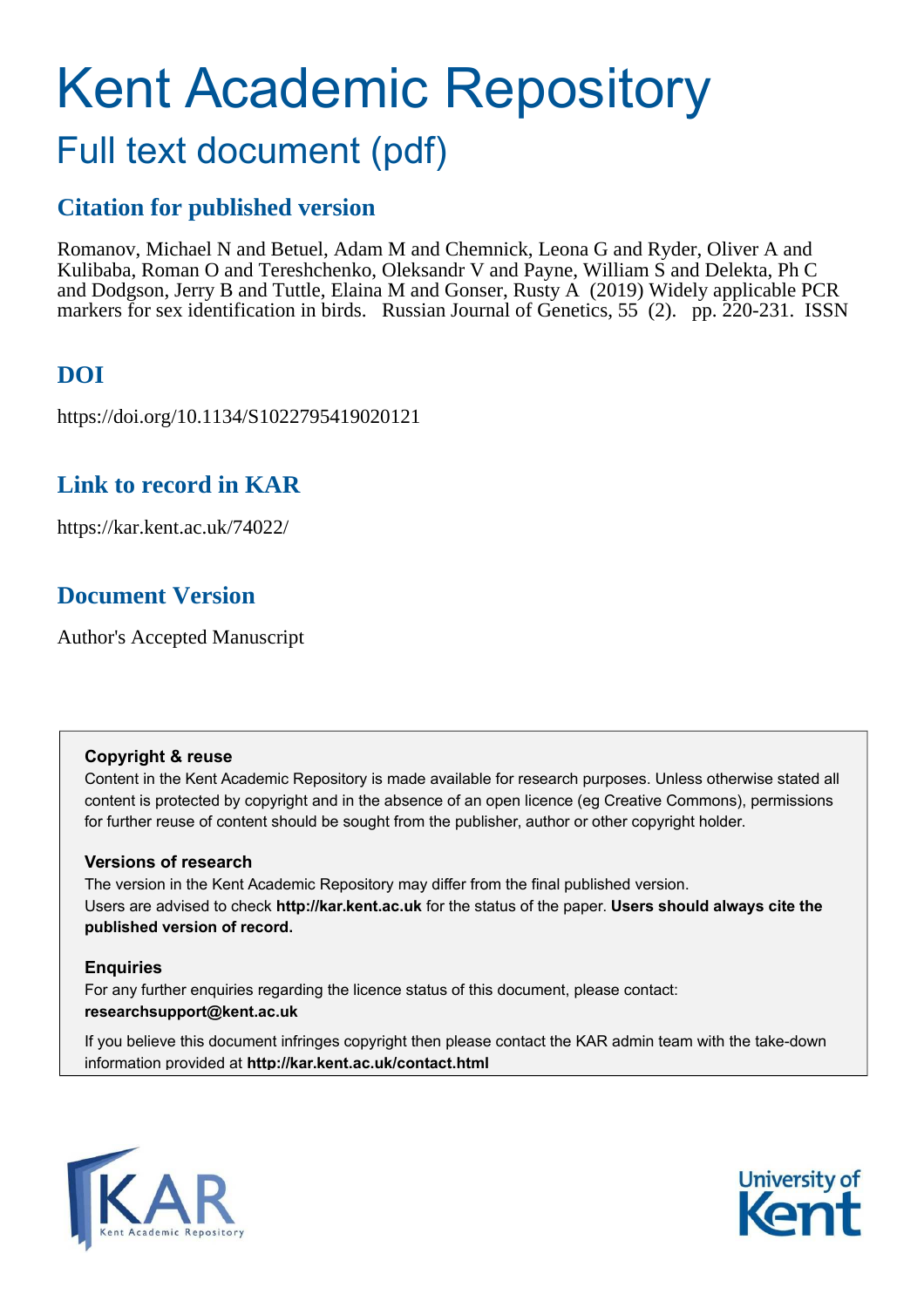# **Widely Applicable PCR Markers for Sex Identification in Birds**

# **Michael N. Romanov<sup>a</sup>, \*, Adam M. Betuel<sup>b</sup> , Leona G. Chemnick<sup>c</sup> , Oliver A. Ryder<sup>c</sup> , Roman O. Kulibaba<sup>d</sup> , Oleksandr V. Tereshchenko<sup>e</sup> , William S. Payne<sup>f</sup> , Phillip C. Delekta<sup>f</sup> , Jerry B. Dodgson<sup>f</sup> , Elaina M. Tuttle<sup>b</sup> and Rusty A. Gonser<sup>b</sup>**

a Comparative and Functional Genomics Group, School of Biosciences, University of Kent, Canterbury, Kent, CT2 7NJ, UK

b The Center for Genomic Advocacy, Department of Biology, Indiana State University, 200 N 7<sup>th</sup> Street, Terre Haute, IN 47809, USA

c Genetics Division, San Diego Zoo Institute for Conservation Research, 15600 San Pasqual Valley Road, Escondido, CA 92027, USA

d Institute of Animal Science, National Academy of Agrarian Sciences of Ukraine, 7th

Guards Army Street, 3, Kulinichi, Kharkov District, Kharkiv Region, 62404, Ukraine

e State Poultry Research Station, National Academy of Agrarian Sciences of Ukraine, Birky, Zmiiv District, Kharkiv Region 63421, Ukraine

f Department of Microbiology and Molecular Genetics, Biomedical and Physical Sciences Bldg., 567 Wilson Road, Michigan State University, East Lansing, MI 48824,

### USA

\*e-mail: m.romanov@kent.ac.uk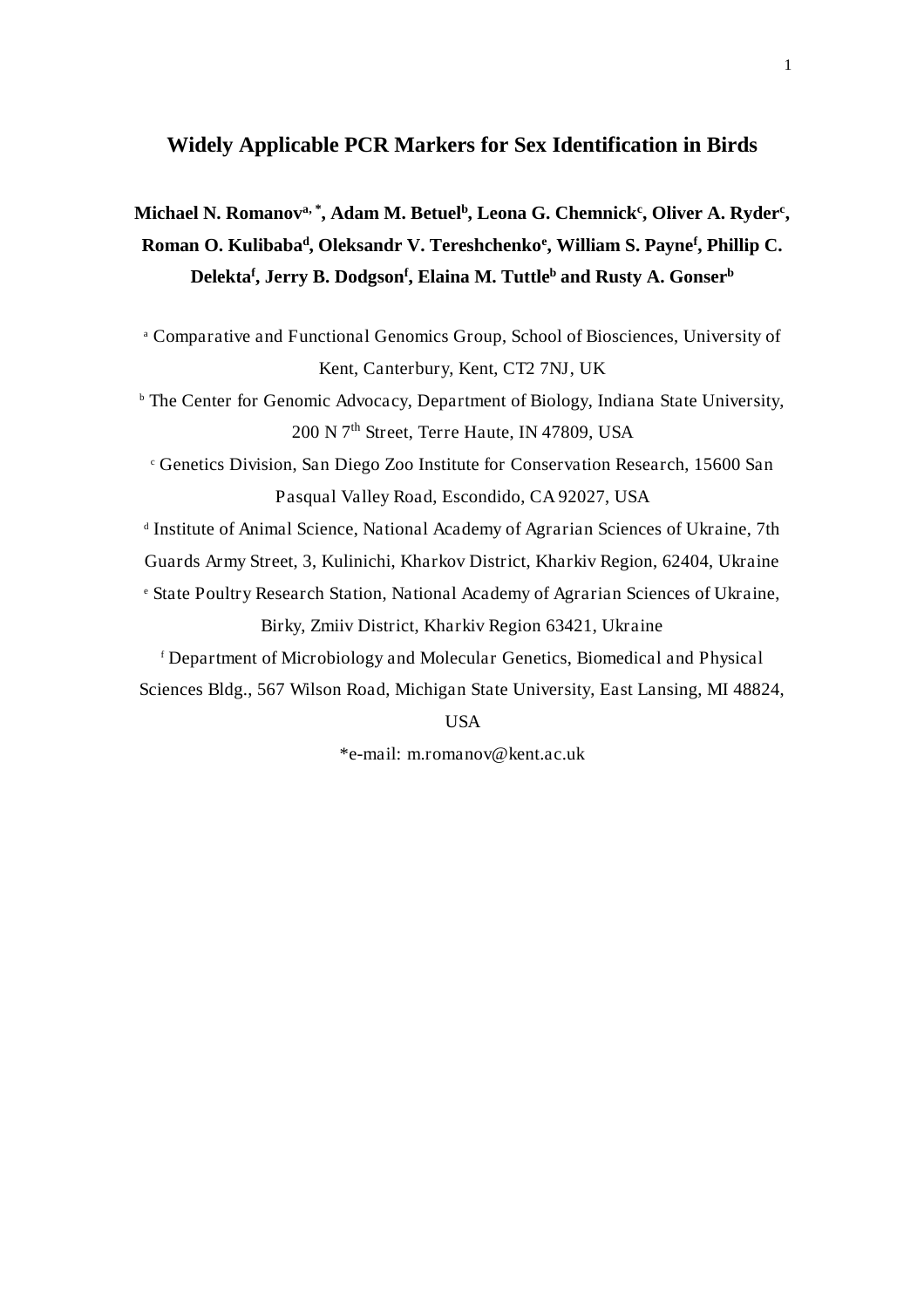**Abstract**↓To aid in avian sex determination if birds are not sexually dimorphic and/or they are sexually immature, several molecular assays involving the polymerase chain reaction (PCR) have been developed. To test in a variety of domestic and wild avian species applicability of five sexing assays: previously described four assays based on nucleotide sequence differences between the Z and W copy of the chicken chromodomain-helicase-DNA-binding protein gene (CHD1Z and CHD1W), and a new sexing marker using the ubiquitin associated protein 2 (UBAP2) gene sequence. At least one molecular sexing marker was successful in 84 out of 88 examined species across 13 avian orders. These assays may be useful in breeding management of domestic and wild birds as well as in studies of avian ecology, population genetics, embryology and transgenesis.

Keywords: Aves, birds, DNA markers, PCR-based sexing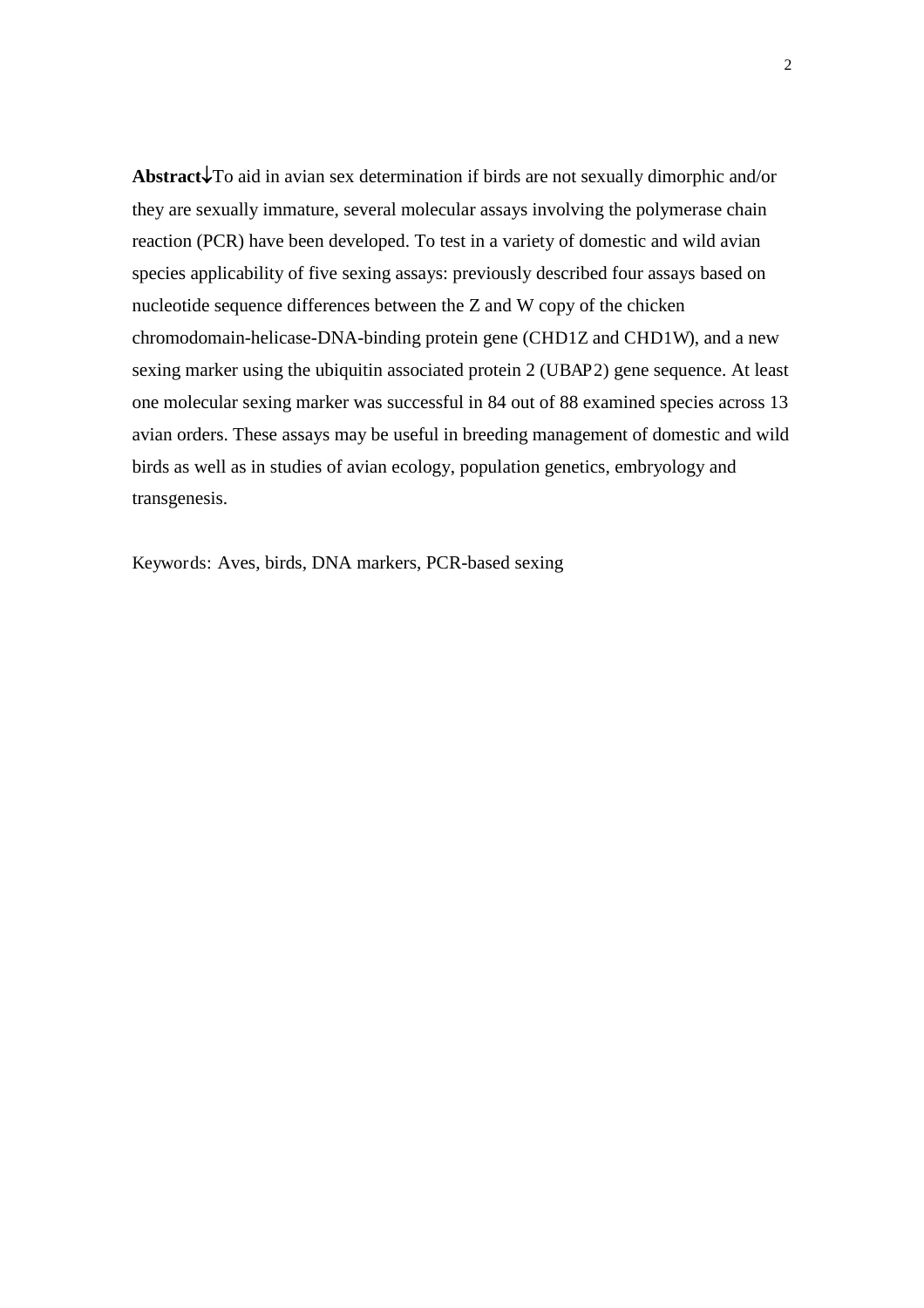### **INTRODUCTION**

Molecular sex identification methods in domestic and wild birds are essential for species in which no or weak sexual dimorphism is evident either at hatch, maturity or in ovo. The usefulness of DNA-based sex determination has been demonstrated for evolutionary studies, ecological and conservation issues, and management of endangered species in the wild and captivity (e.g. [1–6]). Previously used sexdetermination methods, involving traditional autosexing based on external traits, vent sexing and surgical gonad examination (e.g. [7]) and, later, sex-specific analyses of karyotypes and the amount of DNA per cell (e.g. [8–10]) have been supplemented or replaced with gender-specific DNA fingerprints. Because in birds the homogametic sex is the male, with two Z chromosomes, and the heterogametic sex is the female, with one Z and one W chromosome, these techniques primarily employ repetitive (e.g. [11–14]), non-repetitive [15] or coding regions on the W chromosome that are absent or different from their homologs on the Z chromosome.

Polymerase chain reaction (PCR)-based markers provide rapid and inexpensive assays for avian Z/W sex determination. Most of these markers depend on the polymorphism between two conserved gene homologs, CHD1Z and CHD1W (e.g. [16–18]), both encoding a chromodomain-helicase-DNA-binding protein that plays an important role in gene regulation. The aim of this study was to examine the range of applicability of four existing CHD1-based sex markers [19–22] in poultry and wild avian species, and to expand the repertoire of molecular genetic markers that are applicable for determining gender in young and adult birds, embryos, and cell cultures.

### MATERIALS AND METHODS

### **Experimental birds and DNA samples**

In all, we examined 88 domestic and wild avian species across 13 orders (Tables 1 to 5) including: Galliformes (nine species), Anseriformes (two species), Cuculiformes (four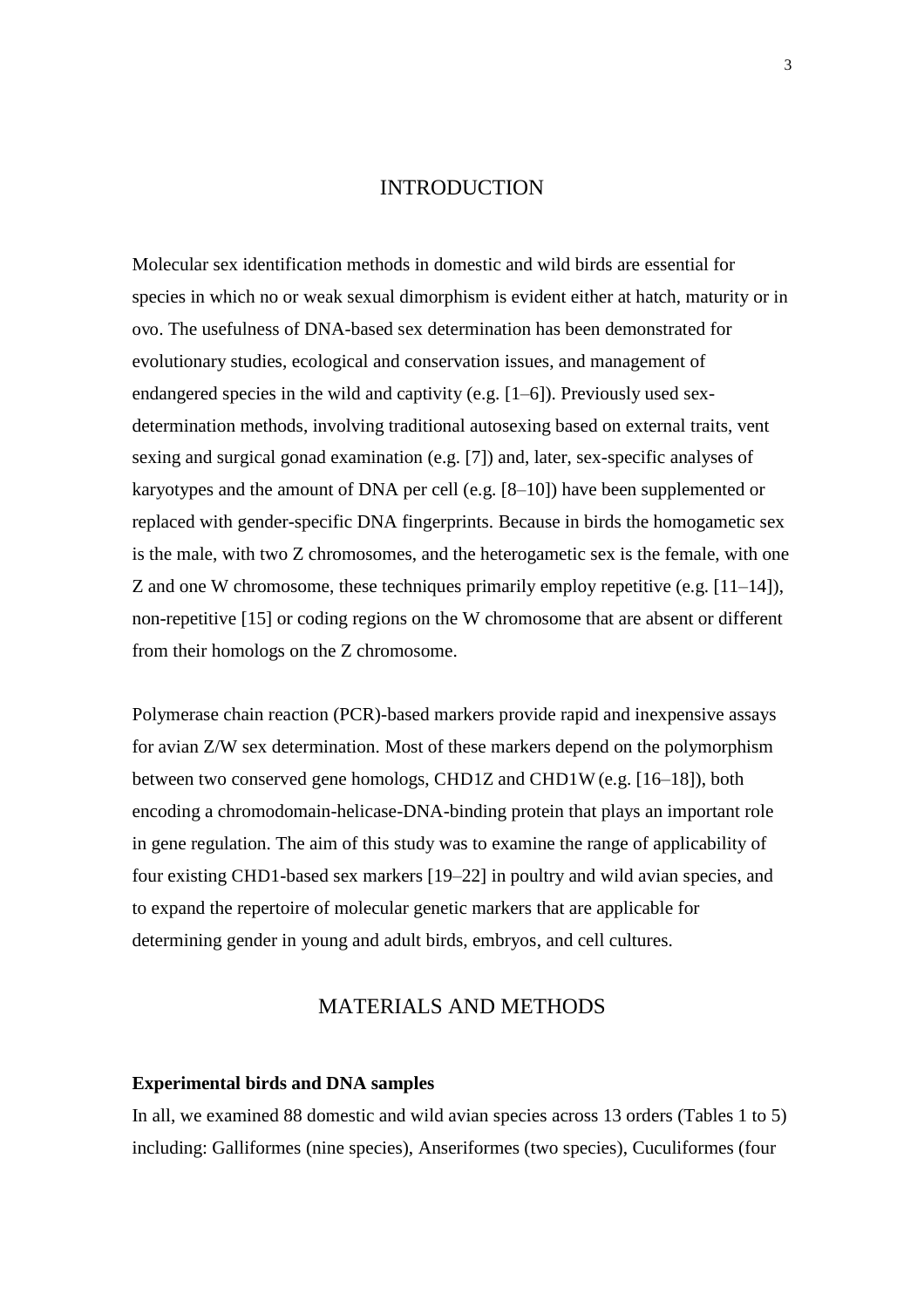species), Psittaciformes (29 species), Strigiformes (one species), Columbiformes (seven species), Gruiformes (two species), Ciconiiformes (three species), Falconiformes (seven species), Cathartiformes (one species), Charadriiformes (two species), Procellariiformes (one species), and Passeriformes (20 species). Domestic Chicken (Smoky line; [23]) and its ancestor, Red Jungle Fowl (UCD001 line; [24]) (Gallus gallus), Turkey (Meleagris gallopavo), Indian Peafowl (Pavo cristatus), Northern Bobwhite (Colinus virginianus), Common Quail (Coturnix coturnix) and Mallard (Anas platyrhynchos) samples were obtained from the Michigan State University poultry farm, East Lansing, MI, USA; Racing Homer pigeons (Columba livia) and House Wren (Troglodytes aedon) being also sampled for analysing at the Michigan State University. A wide range of birds was sampled at the San Diego Zoo and San Diego Zoo Safari Park, Escondido, CA, USA. Additional avian samples were obtained from the collections at Indiana State University as well as at the State Poultry Research Station, Birky, Ukraine, and Kharkiv Zoo, Kharkiv, Ukraine.

One mL or 200 µl (in the case of small birds like the House Wren) whole blood samples of at least one male and/or one female of each species were collected, and DNA was phenol-chloroform extracted following standard protocols (e.g. [25]). Similar procedures were employed for DNA extraction from Domestic Chicken embryo tissues (spleen, gonad) and avian myeloblastosis virus-transformed cell lines. The latter were derived from six-day-old transgenic ADOL Line 0 chicks (J.B. Dodgson and W.S. Payne, unpublished data). Selected BAC clones were identified in a gridded genomic Red Jungle Fowl BAC library (TAMU library code 031-JF256-BI; [26]), and their DNAs were isolated as described elsewhere [27]. Blood samples of Ukrainian origin birds were obtained using DNA-Sorb-B (InterLabService, Moscow, Russian Federation) filter paper and were treated according to the manufacturer's protocol. DNA was eluted from the sorbent using TE buffer  $(50 \mu l)$ . A subset of samples from Indiana State University were extracted from tissue using the magnetic extraction DNA  $IQ^{TM}$ System (Promega, Madison, WI, USA). A single individual from certain species was used for testing if the specimen demonstrated sexually dimorphic plumage.

### **PCR procedure and primer design**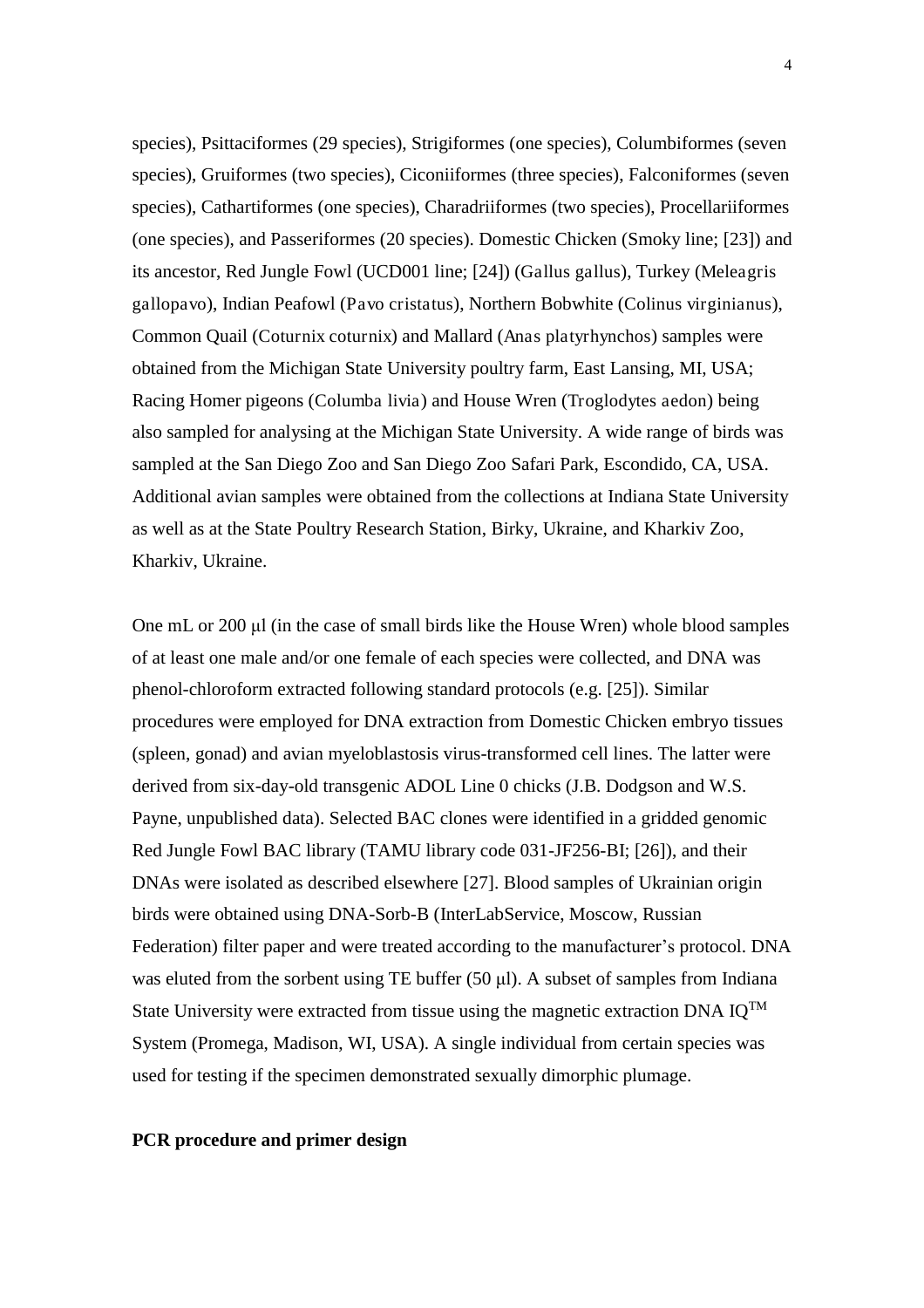PCR was performed in 10, 15, or 25  $\mu$  volumes including up to 50 ng genomic DNA, 40 to 300 nM of each primer, 1X Taq polymerase buffer (Life Technologies, Rockville, MD, USA), 1.5 mM  $MgCl<sub>2</sub>$ , 200  $\mu$ M dNTP, and 0.5 or 1 unit Taq polymerase (Life Technologies, Rockville, MD, USA). The settings for the thermal cycler were the following: hot start at 94  $^{\circ}$ C (2 min) followed by 40 cycles including denaturing at 94 °C (30 s), primer annealing at an appropriate temperature (1 min), elongation at 72 °C (2 min), and final extension at 72 °C (10 min). All PCR assays were optimised and replicated to maximise reproducibility. As PCR enhancers in optimisation and experimental trials, tetramethyl ammonium chloride (TMAC) and bovine serum albumin (BSA) were exploited in several cases.

The following Domestic Chicken CHD1-based sexing PCR primers (Fig. 1) were tested: (1) P2 [5'-TCTGCATCGCTAAATCCTTT-3'] and P3 [5'- AGATATTCTGGATCTGATAGTGA-3'] [19] at annealing temperature 54 °C using post-PCR digestion with restriction enzymes (Table 1); (2) P8 [5'- CTCCCAAGGATGAGRAAYTG-3'] and P2 [5'-TCTGCATCGCTAAATCCTTT-3'] [20] using annealing temperature 48 °C (Table 2); (3) 1237L [5'- GAGAAACTGTGCAAAACAG-3'] and 1272H [5'-TCCAGAATATCTTCTGCTCC-3'] [21] using annealing temperature 56 °C and 1 mM TMAC as a PCR enhancer (Table 3); and (4) 2550F [5'-GTTACTGATTCGTCTACGAGA-3'] and 2718R [5'- ATTGAAATGATCCAGTGCTTG-3'] [22], with the annealing temperature being 52  $\mathrm{^{\circ}C}$  (Table 4).

To seek new sexing markers, a Turkey AD012W cDNA sequence (NCBI GenBank Accession No. AY188758) was used that is homologous to the human ubiquitin associated protein 2 (UBAP2) gene (NM\_018449) and, by analogy with the Domestic Chicken UBAP2 genes (NM\_001277104, NM\_001277105), has both Z and W chromosome copies. Using the program PrimerSelect (computer software package Lasergene99, DNASTAR, Madison, WI, USA), the following primers were designed: 166F [5'-GGTGTACCGCCCTTGTTG-3'] and 279R [5'-CATTGGCAGCCTGGATTGAA-3'] within the putative exon 1, and 815F [5'-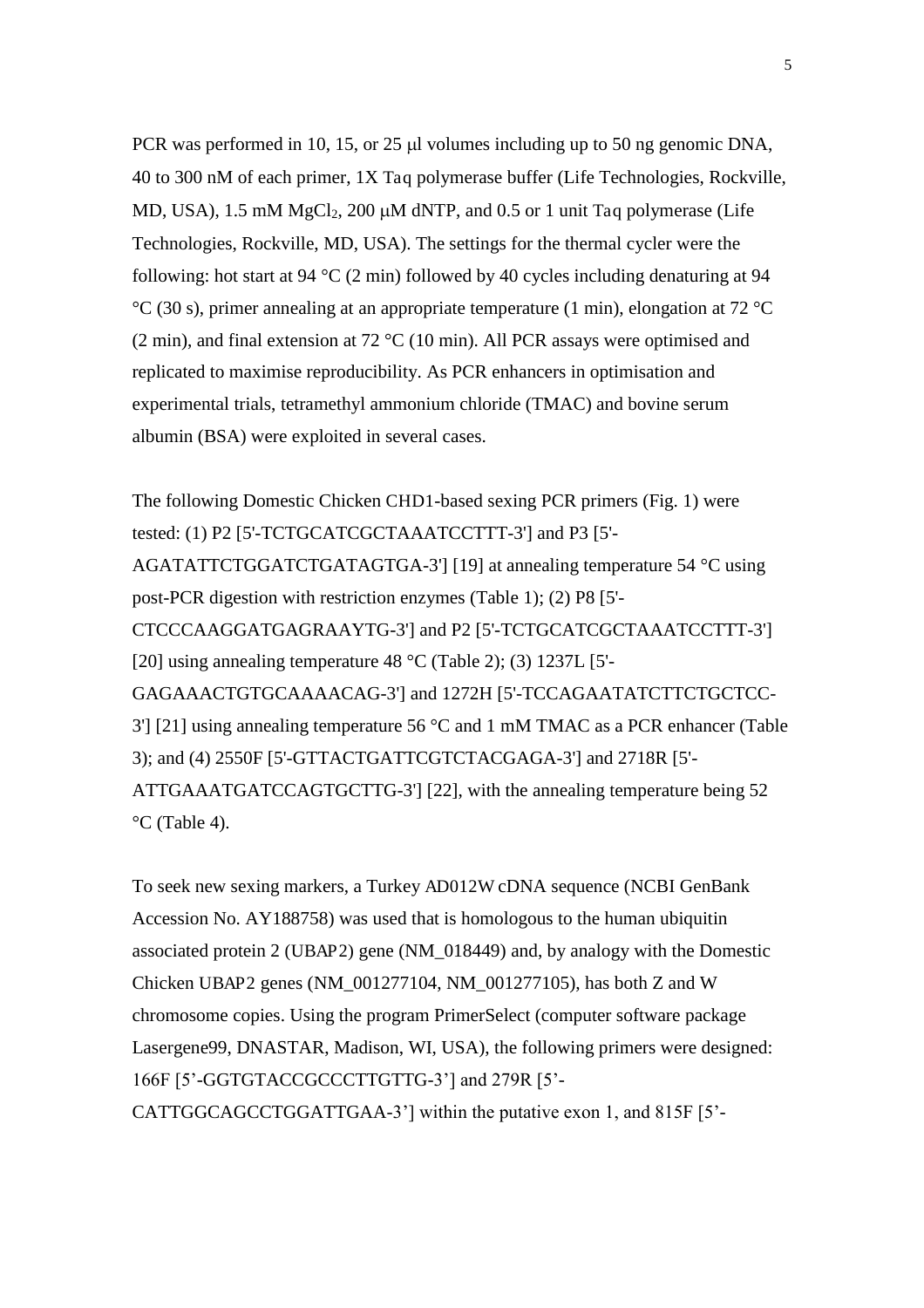### CCTGATATCAGTGGCTCTGTCTA-3'] and 906R [5'-GAGGGCATGCTGAAAGGAGGTG-3'] within the putative exon 3 (Table 5).

PCR products were analysed by running on 1% to 5% agarose gels in 1X TAE or TBE buffer, typically at 5 V/cm for 2 hours, and visualizing with ethidium bromide under UV light. Alternatively, amplicons were analysed using capillary electrophoresis in an ABI PRISM 310 $\circledR$  automated sequencer and analysed with the Genotyper  $\circledR$  program (Applied Biosystems, Foster City, CA, USA).

### **CHD1 sequencing**

CHD1 PCR fragments were produced with 1237L and 1272H primers [21] using DNA templates from the Red Jungle Fowl, Turkey, Indian Peafowl, Northern Bobwhite, Common Quail and Mallard. The corresponding Z and W chromosome bands were excised from the gel, and DNA was extracted using QIAquick Gel Extraction Kit with microcentrifuge spin columns or QIAEX II Gel Extraction Kit using sodium iodide and silica-gel particles (QIAGEN, Valencia, CA, USA). All subcloning was done in the pCR®2.1-TOPO vector using the TOPO™ TA Cloning® Kit (Invitrogen, Carlsbad, CA, USA). Sequencing was performed on an ABI377 sequencer (PerkinElmer, Boston, MA, USA) using cycle sequencing reactions with dye labelled M13 universal or reverse primers. The nucleotide sequence data reported in this paper have been submitted to the NCBI GenBank nucleotide sequence database and have been assigned the Accession No. AY775803.

### **Sequence analysis**

Local sequence alignments were performed using the Basic Local Alignment Search Tool (BLAST; [28]). Multiple alignments of avian CHD1Z and CHD1W sequences were done using Windows 32 MegAlign (DNASTAR, Madison, WI, USA). Alignments of sequences were performed using the CLUSTAL V and CLUSTAL W methods (as described in [29] and [30]), and were deposited in the EMBL-Align database [31] under accession numbers ALIGN\_000994–ALIGN\_000996 and ALIGN\_000998– ALIGN\_001000.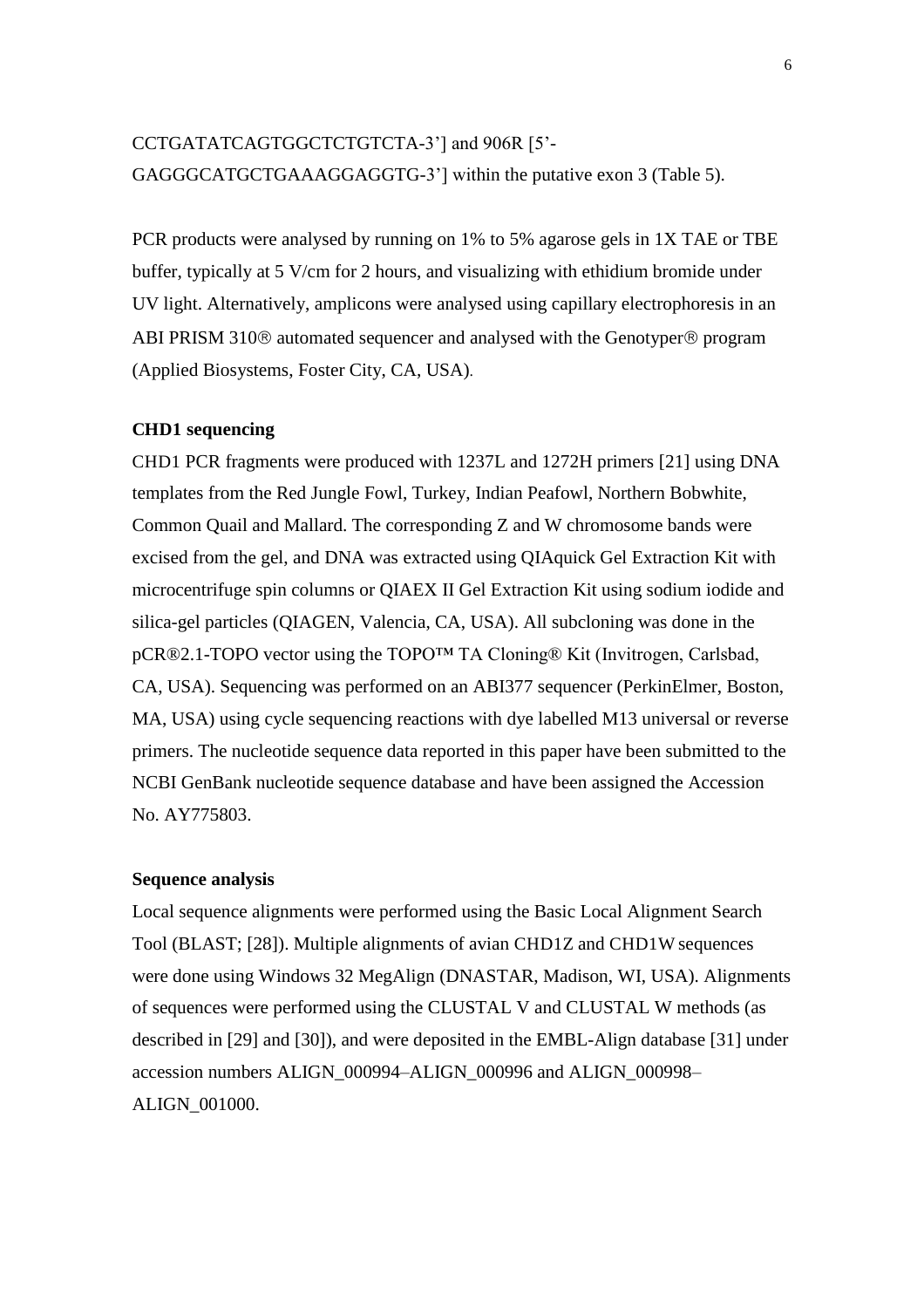### RESULTS

### **CHD1: P2 / P3 primers**

We tested the original CHD1-based primer set [19] for sex identification based on the PCR-RFLP technique, i.e., PCR amplification coupled with post-PCR restriction enzyme digestion (Table 1). In all 14 species studied (belonging to seven avian orders), the sex dimorphism in the post-PCR restriction pattern was observed.

### **CHD1: P8 / P2 primers**

We first validated this CHD1-based sexing marker on male and female pairs of four bird species: Common Pheasant (Phasianus colchicus), Budgerigar (Melopsittacus undulates), Red-fan Parrot (Deroptyus accipitrinus), and European Herring Gull (Larus argentatus) (Fig. 2a, b). As expected, the male samples produced one amplicon, and the females two.

Furthermore, we confirmed the applicability of this test on 24 other birds of known sex including Domestic Chicken (Fig. 2a), Turkey, Guinea Fowl (Numida meleagris), Silver Pheasant (Lophura nycthemera) (Fig. 2a), African Grey Parrot (Psittacus erithacus) (Fig. 2b), White Stork (Ciconia ciconia) (Fig. 2a), American Woodcock (Scolopax minor), Great Horned Owl (Bubo virginianus), Mourning Dove (Zenaida macroura), and 15 passeriforms: Northern Cardinal (Cardinalis cardinalis), American Crow (Corvus brachyrhynchos), Common Yellowthroat (Geothlypis trichas), Dark-eyed Junco (Junco hyemalis), Northern Waterthrush (Parkesia noveboracensis), House Sparrow (Passer domesticus), Ovenbird (Seiurus aurocapilla), American Redstart (Setophaga ruticilla), Eastern Bluebird (Sialia sialis), European Starling (Sturnus vulgaris), Brown Thrasher (Toxostoma rufum), American Robin (Turdus migratorius), Hooded Warbler (Setophaga citrina), White-throated Sparrow (Zonotrichia albicollis), and White-crowned Sparrow (Zonotrichia leucophrys) (data not shown).

To expand the range of the assay further, we tested a wider range of birds using DNA samples available at the San Diego Zoo, San Diego Zoo Safari Park, and Indiana State University. The results of molecular sexing tests in a total of 72 avian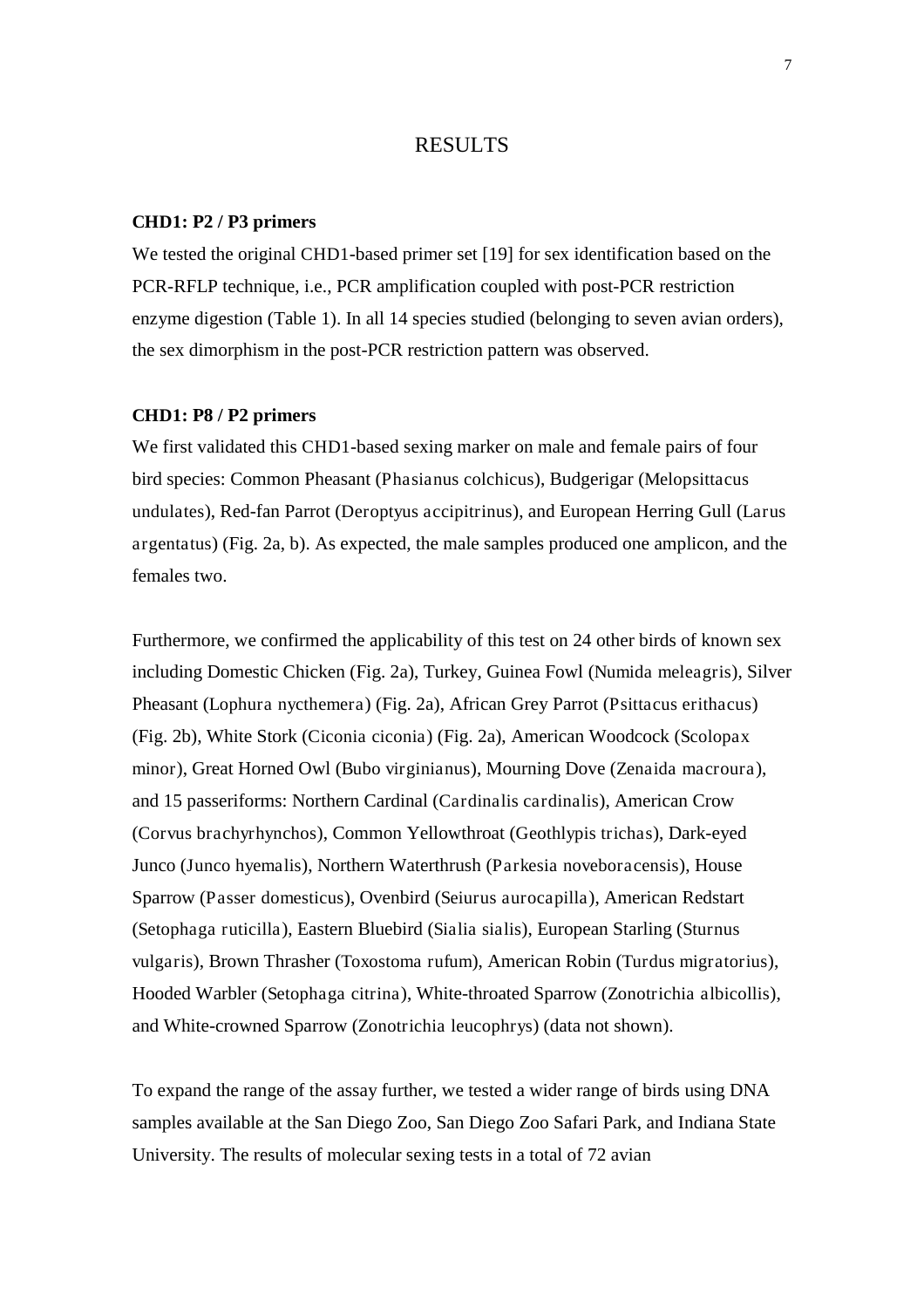species/subspecies are summarised in Table 2. In all these trials, there was a significant variation in PCR product length depending on the species, although a common pattern of sex differences was observed in most cases, with males showing one PCR band and females showing two PCR bands. We were unable to identify sex-specific bands in the Saker Falcon (Falco cherrug), White-tailed Eagle (Haliaeetus albicilla), and Steller's Sea Eagle (Haliaeetus pelagicus). There were also no sex differences in the Cinereous Vulture (Aegypius monachus) and Griffon Vulture (Gyps fulvus), so we additionally examined if distinguishing fragments could be obtained after post-PCR digestion with BamHI. The gender of two Bearded Vulture (Gypaetus barbatus) females was confirmed using both P8 / P2 primers and post-PCR digestion with BamHI.

### **CHD1: 2550F / 2718R primers**

When using primers developed by Fridolfsson and Ellegren [22], males of all galliform species studied displayed one 600 bp, Z-specific fragment, whereas females showed both CHD1Z (600 bp) and CHD1W (450-bp) fragments (Fig. 3, S4). Both Mallard sexes yielded a single product of 600 bp (Fig. 3b). Two CHD1-specific Red Jungle Fowl BACs, JB057N16 and JB059N09, also produced a Z copy fragment, thus confirming that they harboured the CHD1Z gene (Fig. 3a). Sexes were also distinguishable in the domestic pigeon using these primers (Fig. 4a) and generating a W fragment of similar size to those of the other birds, but a Z fragment was slightly larger (about 650 bp). However, this primer set failed to identify sex-specific bands in the House Wren (Fig. 4b; data shown for a female sample only). The test data for this sexing marker are summarised in Table 3.

### **CHD1: 1237L / 1272H primers**

Using primers designed by Kahn et al. [21], three galliform species, Red Jungle Fowl/Domestic Chicken, Turkey and Indian Peafowl, displayed one Z-specific fragment (240 bp) in males and two fragments (240 and 265 bp) in females. Only a single fragment was obtained, irrespective of sex, in Northern Bobwhite (250 bp), Common Quail (276 bp) and Mallard (240 bp) (data not shown). The Kahn et al. [21] primer amplification failed in Domestic Pigeon and House Wren samples of either sex.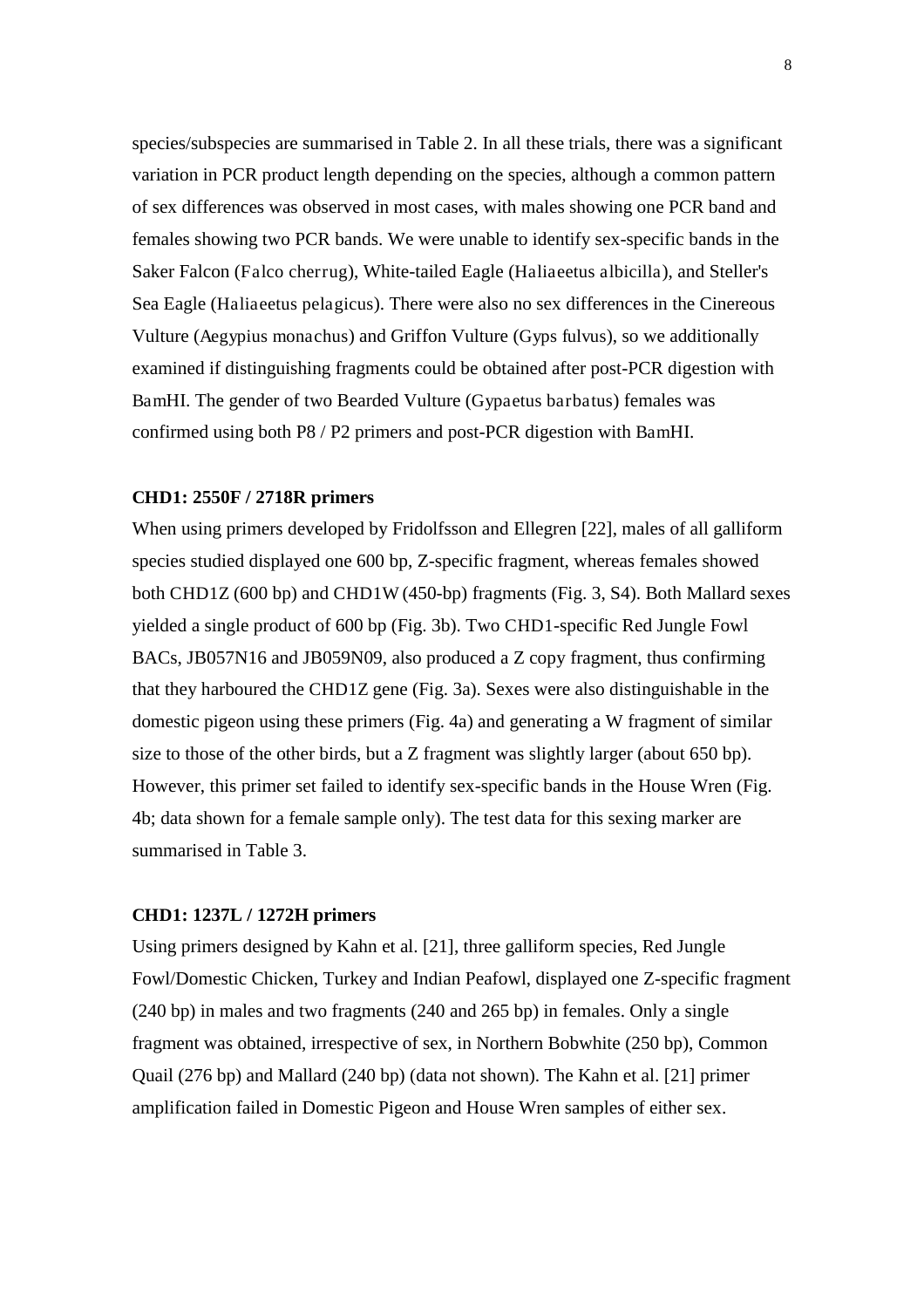A CHD1 fragment amplified with Kahn et al. [21] primers was cloned and sequenced from the Common Quail only. However, its sequence (AY775803) was identical in both the male and female.

Based on the White-throated Sparrow BAC CH264-158I02 sequence (NCBI GenBank Accession No. AC237007), a modified reverse primer, 1272Hzal, was designed: [5'- TCCAGA**G**TATCTTCT**A**CTCC -3']. It differed from the original reverse primer 1272 at the two specified nucleotides, and was utilised to improve the sexing assay for the White-throated Sparrow, especially in cases when DNA was recovered from old/difficult samples. We assessed both the original and modified reverse primer on a variety of White-throated Sparrow male and female samples as well as individual samples of 17 other species of known sex from four orders. The Northern Cardinal, Eastern Bluebird, and American Redstart specimens all demonstrated plumage characteristics that allowed for sex determination prior to genetic analysis. Our DNA results agreed with the dimorphic characteristics observed. Overall, this sexing marker efficiently worked in 30 out of 33 species tested (Table 4). Our data showed that the modified primer set worked perfectly in amplifying CHD1 fragments in the Whitethroated Sparrow and other passerines, even using old/difficult samples.

### **UBAP2: 166F / 279R primers**

Based on the turkey UBAP2 cDNA sequence (AY188758), a new primer pair, 166F / 279R, was designed that enabled molecular sexing in three galliform birds: Red Jungle Fowl, Turkey and Indian Peafowl (Fig. 5a; Table 4). A single amplified fragment in the males (Z copy) was  $\sim$  550 bp long, whereas in the females there were two bands:  $\sim$  550 bp ( $Z$  copy) and  $\sim$ 1000 bp (W copy). Similar fragments were obtained in sexing the Domestic Chicken embryo samples (spleen and gonad tissues) and cell lines (data not shown). On the other hand, there was a single amplification product in the Northern Bobwhite (1000 bp), Common Quail (550 bp) and Mallard (1000 bp) males and females (Fig. 5a). A single 1000-bp band was also obtained in both male and female Domestic Pigeon using the UBAP2 primers (Fig. 5b).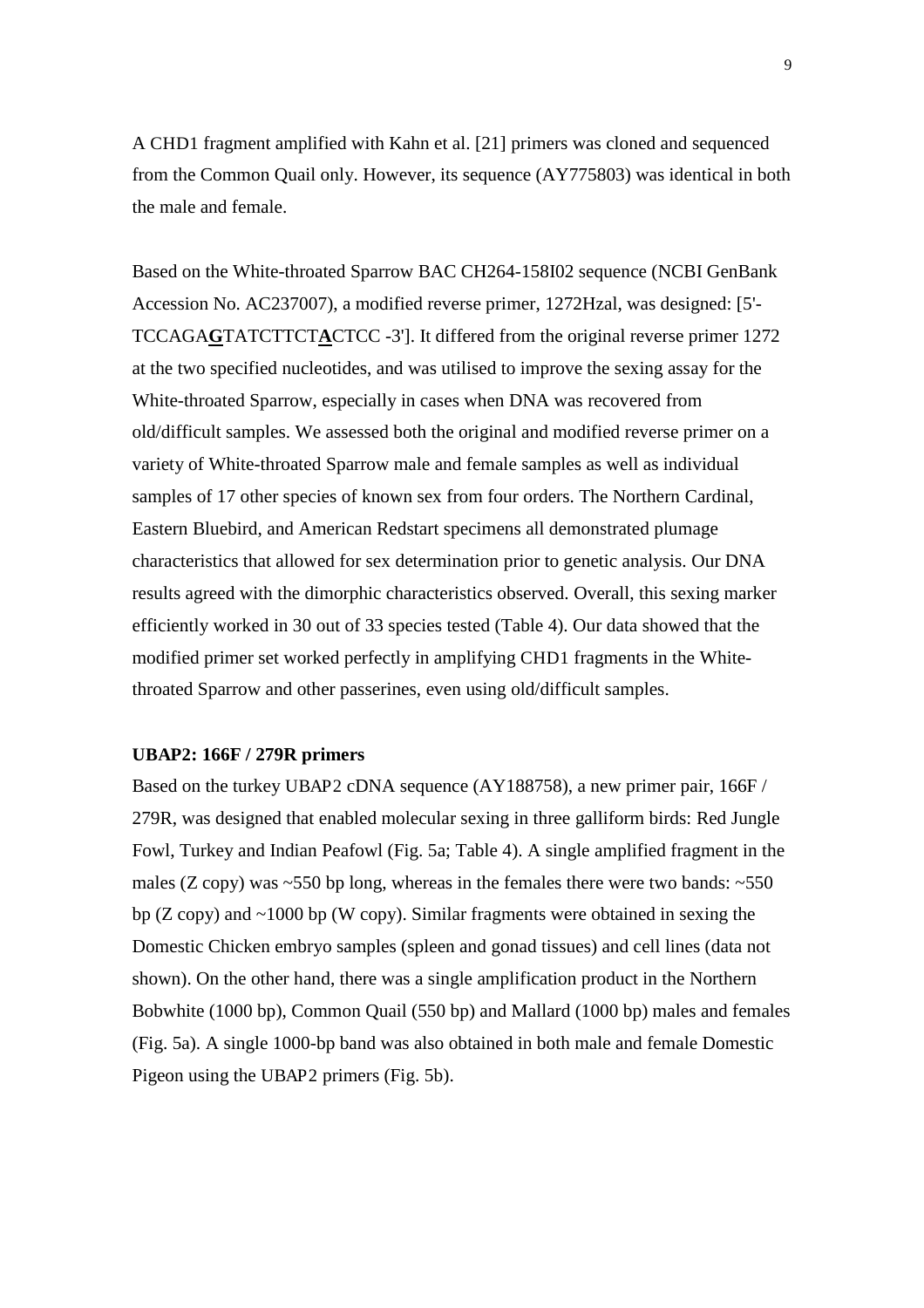In the House Wren, the UBAP2 primers generated an amplicon similar in the length to the UBAP2W gene fragment  $(\sim 1000 \text{ bp})$ , regardless of sex (data not shown).

### DISCUSSION

Most currently used molecular techniques for sexing birds involve differential PCR amplification in males and females of the chromodomain-helicase-DNA-binding gene with two sex chromosome-specific copies, CHD1Z and CHD1W, and we successfully tested four of these [19–22] across 13 avian orders. We also describe a novel sexspecific marker system based on the presence of Z and W copies of the UBAP2 gene [32–34]. This marker enabled us to accurately distinguish gender between males and females in three closely related galliform species: Domestic Chicken/Red Jungle Fowl, Turkey, and Indian Peafowl. Its advantage compared to other methods of sexing birds is a pronounced size difference between the Z- (550 bp) and W-linked (1000 bp) amplified fragments. This provides a reliable method that does not require special gel electrophoresis conditions, as compared to the other tested markers with less obvious differences between the sex-specific bands, e.g. in the case of the Kahn et al. [21] primers producing a 25 bp difference. It also does not require application of the PCR-RFLP technique using post-PCR cleavage with restriction endonucleases, in order to distinguish between male and female PCR fragments of similar size, as was the case of the Griffiths and Tiwari [19] primer set and in a few species tested with [20] primers that required further BamHI digestion.

Our data showed that the three widely domesticated galliform birds (Domestic Chicken/Red Jungle Fowl, Turkey, Indian Peafowl) can be sexed using any of the three tested DNA markers, and gender in two most common galliform poultry species, Domestic Chicken and Turkey, can be determined using four molecular markers (Tables 2 to 5). However, two quail species were successfully sexed in our hands with only the Fridolfsson and Ellegren [22] primers, and we were able to identify gender in the Mallard, the progenitor of domestic ducks, by means of the Griffiths et al. [20] primers alone.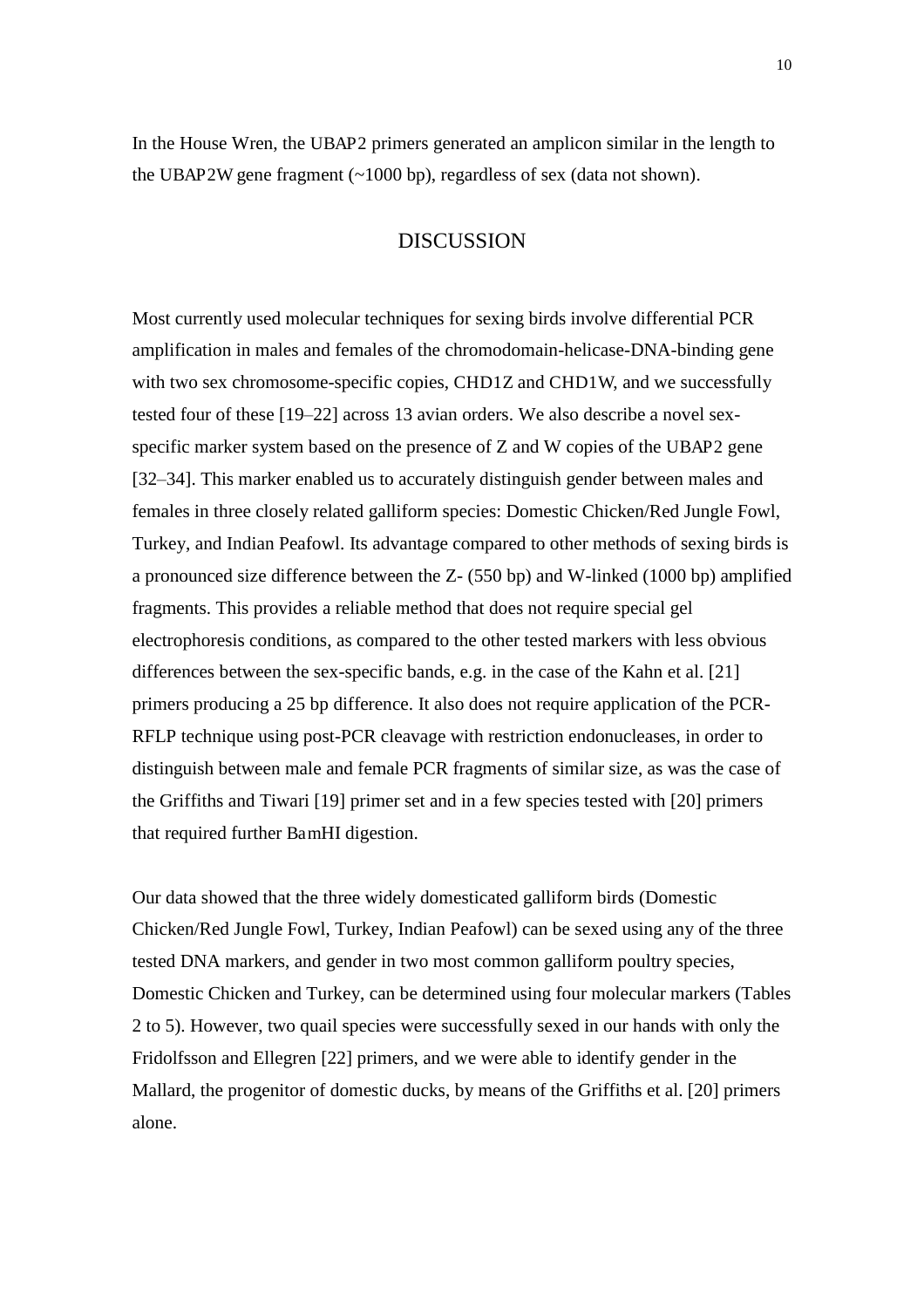In monomorphic avian species, in which both genders are similar, e.g. Domestic Pigeon and House Wren, development of molecular sexing markers would be beneficial. Although we succeeded in applying the Fridolfsson and Ellegren [22] primers for sex identification in the Domestic Pigeon, the methods tested failed in the House Wren. An effective approach would be to subclone and sequence the male and female amplified fragments that are of equal length but could potentially differ in nucleotide sequence at a certain restriction enzyme site. Indeed, Albrecht [35] reported a successful implementation of the Griffiths and Tiwari [19] marker coupled with the HaeIII digestion that generated two smaller fragments of the W-linked fragments in the House Wren females.

Our experiments demonstrated that the choice of an appropriate, working molecular marker for sex identification in birds may depend on various factors including species tested, DNA sample/template quality, and primer/equipment availability. Use of enhancers/additives (e.g. TMAC) and a greater agarose gel concentration (up to 5%) could assist respectively for PCR optimisation and for a better amplicon band separation in cases when the sex chromosome-specific amplification fragments are very similar in size.

The molecular sexing assays described here and by other researchers can be useful in breeding management of domestic and wild galliforms and pigeons as well as in a variety of studies on other wild avian species including population genetics, population demography and structure, paternity verification, and conservation applications (e.g. [36]). They can also be effectively applied for identifying BAC clones that harbour sexlinked genes and markers in molecular genetics and genomics studies (e.g. physical mapping; [26], Romanov and Dodgson 2006) and for gene sequencing (as shown in this study for the Common Quail CHD1 gene fragment). It is noteworthy that we efficiently employ molecular sex markers in the research projects focusing on the endangered California Condor and the White-throated Sparrow, a novel avian behavioural model (e.g. [38–40]). Also, the DNA tests for sex determination in chicken embryos and cell culture lines that were successful in our hands confirm utility of molecular sexing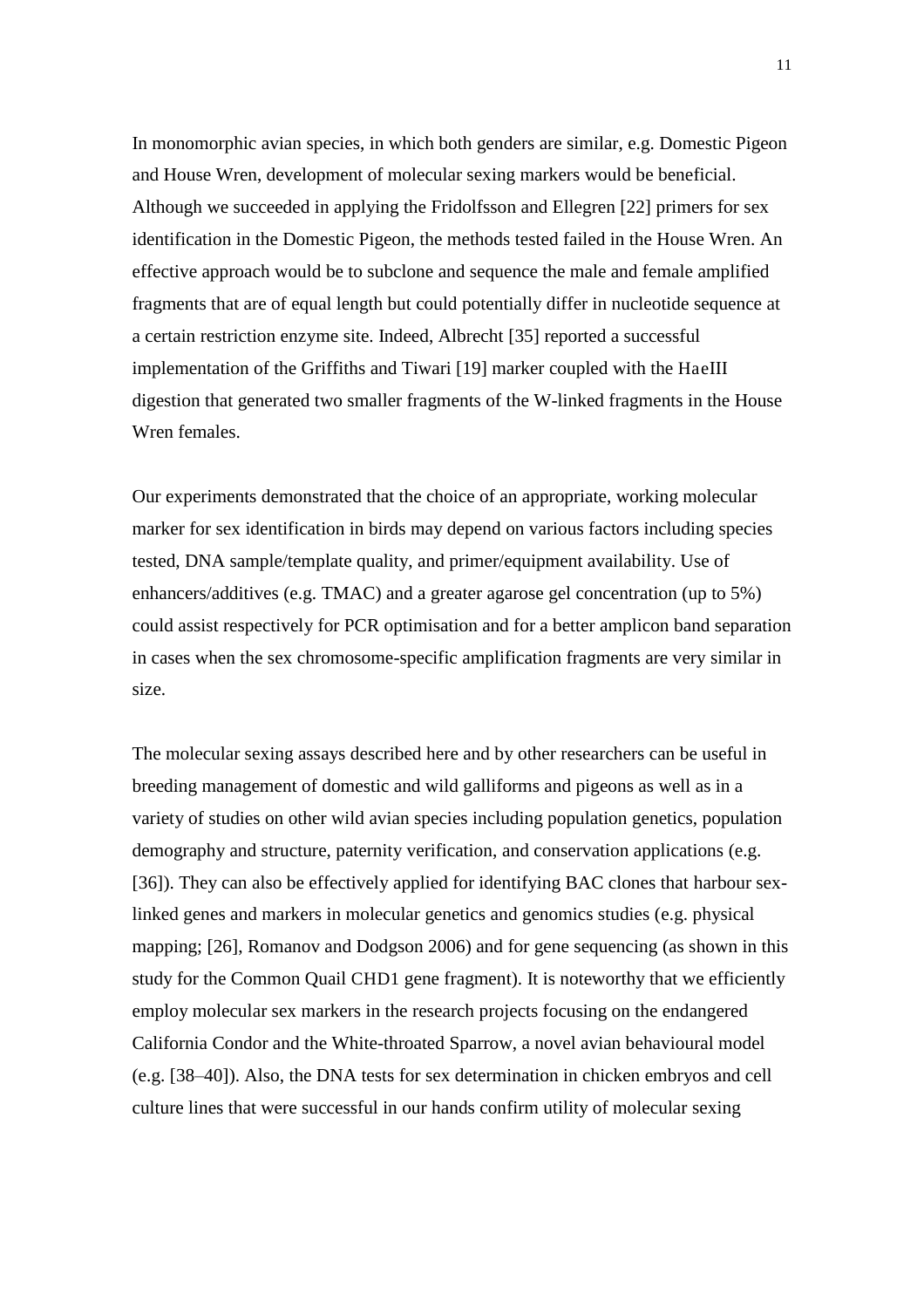markers in embryology, transgenesis research, and search of in ovo sex identification techniques (e.g. [41]).

### ACKNOWLEDGEMENTS

The work was supported by grants from the United States Department of Agriculture/Cooperative State Research, Education, and Extension Service (99-35205- 8566 and 2001-52100-11225) to J.B. Dodgson, and from the National Institutes of Health (R01GM084229) to E.M. Tuttle and R.A. Gonser. We are most grateful to Hans Ellegren (Uppsala University, Uppsala, Sweden) and Nate Kahn (University of Denver, Denver, CO, USA) for sharing aliquots of the sexing primers, 2550F / 2718R and 1237L / 1272H, respectively. We also thank Hans Ellegren for providing us with the UBAP2 sequence information, and Hans Cheng (USDA-ARS Avian Disease and Oncology Laboratory, East Lansing, MI, USA) for sequencing the common quail CHD1 fragments. Natalie Dubois (Michigan State University, East Lansing, MI, USA) is acknowledged for sharing the House Wren DNA samples, and Tanya Romanov (Michigan State University, East Lansing, MI, USA) and Sarah Ford (Indiana State University, Terre Haute, IN, USA) for technical assistance. We thank Olga Krestinina (Zelenodolsk, Russia) for graphical work.

### REFERENCES

- 1. Millar, C.D., Lambert, D.M., Anderson, S. and Halverson, J.L., Molecular sexing of the communally breeding pukeko: an important ecological tool, Mol. Ecol., 1996, vol. 5, no. 2, pp. 289–293. https://onlinelibrary.wiley.com/doi/10.1046/j.1365- 294X.1996.00076.x
- 2. Ellegren, H. and Fridolfsson, A.K., Male-driven evolution of DNA sequences in birds, Nat. Genet., 1997, vol. 17, no. 2, pp. 182–184. https://doi.org/10.1038/ng1097- 182
- 3. Lessells, K., More mutations in males, Nature, 1997, vol. 390, no. 6657, pp. 236– 237. https://doi.org/10.1038/36745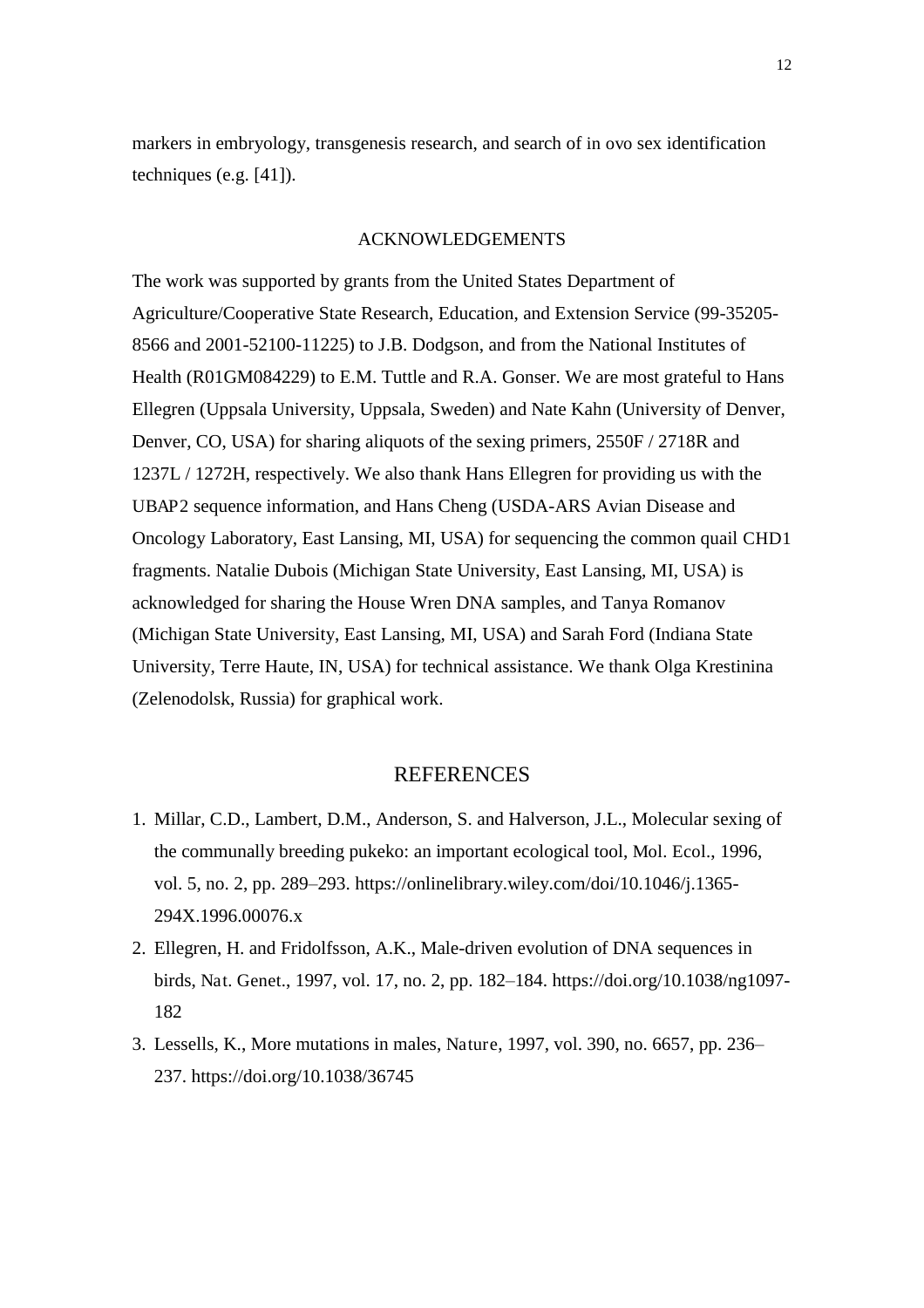- 4. Kahn, N.W. and Quinn, T.W., Male-driven evolution among Eoaves? A test of the replicative division hypothesis in a heterogametic female (ZW) system, J. Mol. Evol., 1999, vol. 49, no. 6, pp. 750–759. https://doi.org/10.1007/PL00006597
- 5. Robertson, B.C., Millar, C.D., Minot, E.O. et al., Sexing the critically endangered kakapo Strigops habroptilus, Emu, 2000, vol. 100, no. 4, pp. 336–339. https://doi.org/10.1071/MU00056
- 6. Bermudez-Humaran, L.G., Garcia-Garcia, A., Leal-Garza, C.H. et al., Molecular sexing of monomorphic endangered Ara birds, J. Exp. Zool., 2002, vol. 292, no. 7, pp. 677–680. https://doi.org/10.1002/jez.10070
- 7. Romanov, M.N. and Bondarenko, Y.V., Use of autosexing in waterfowl breeding and production (Proc. 10th Europ. Symp. Waterfowl), Halle, 1995, pp. 473–476.
- 8. Wang, N. and Shoffner, R.N., Trypsin G- and C-banding for interchange analysis and sex identification in the chicken, Chromosoma, 1974, vol. 47, no. 1, pp. 61–69. https://doi.org/10.1007/BF00326271
- 9. Nakamura, D., Tiersch, T.R., Douglass, M. and Chandler, R.W., Rapid identification of sex in birds by flow cytometry, Cytogenet. Cell Genet., 1990, vol. 53, no. 4, pp. 201–205. https://doi.org/10.1159/000132930
- 10. De Vita, R., Cavallo, D., Eleuteri, P. and Dell'Omo, G., Evaluation of interspecific DNA content variations and sex identification in Falconiformes and Strigiformes by flow cytometric analysis, Cytometry, 1994, vol. 16, no. 4, pp. 346– 350. https://doi.org/10.1002/cyto.990160409
- 11. Kagami, H., Nakamura, H. and Tomita, T., Sex identification in chickens by means of the presence of the W chromosome specific repetitive DNA units, Jpn. Poult. Sci., 1990, vol. 27, no. 5, pp. 379–384. https://doi.org/10.2141/jpsa.27.379
- 12. Cassar, G., Mohammed, M., John, T.M. et al., Differentiating between parthenogenetic and "positive development" embryos in turkeys by molecular sexing, Poultry Sci., 1998, vol. 77, no. 10, pp. 1463–1468. https://doi.org/10.1093/ps/77.10.1463
- 13. D'Costa, S. and Petitte, J.N., Sex identification of turkey embryos using a multiplex polymerase chain reaction, Poultry Sci., 1998, vol. 77, no. 5, pp. 718–721. https://doi.org/10.1093/ps/77.5.718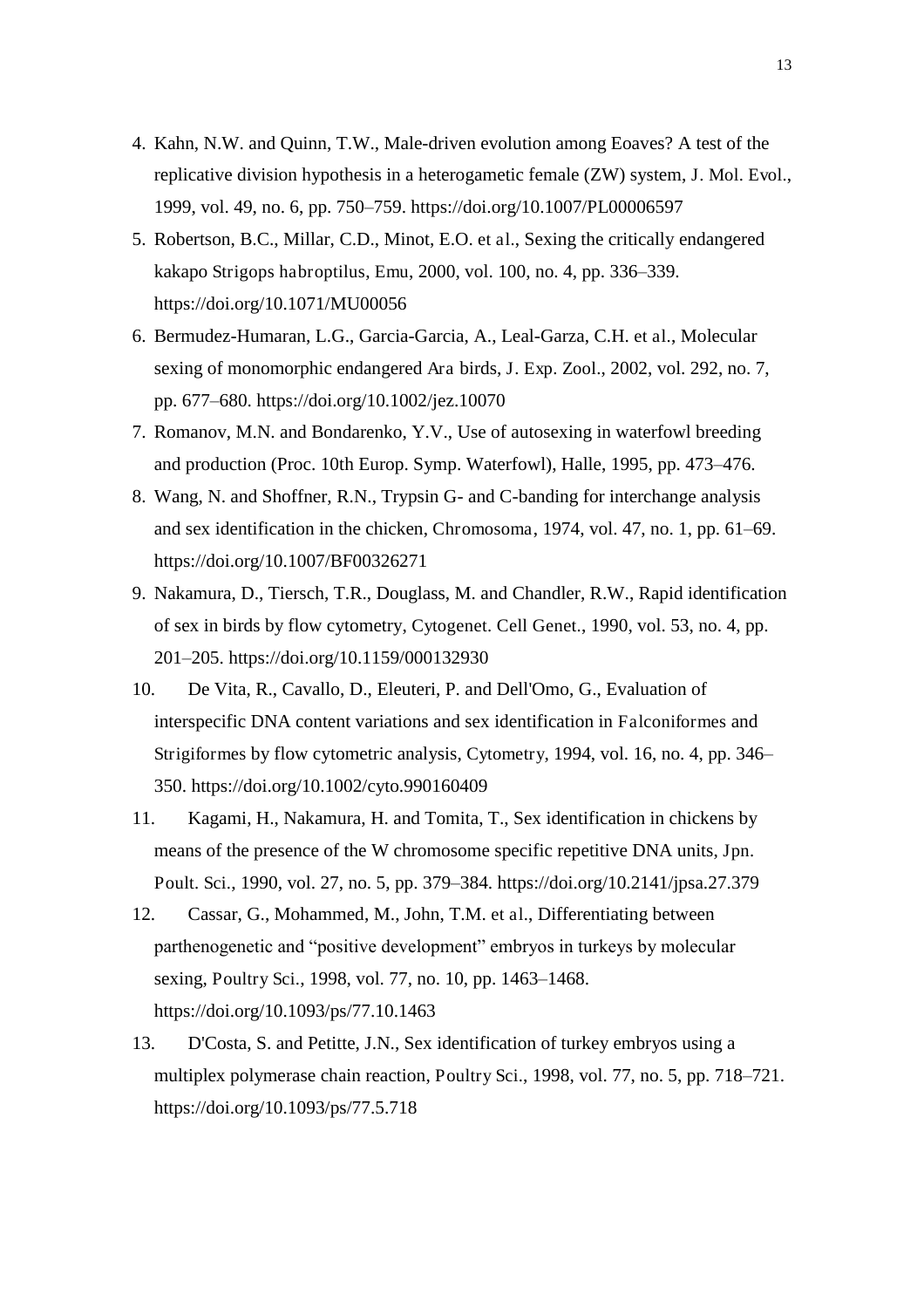- 14. Trefil, P., Bruno, M.M., Mikus, T. and Thoraval, P., Sexing of chicken feather follicle, blastodermal and blood cells, Folia Biol. (Praha), 1999, vol. 45, no. 6, pp. 253–256.
- 15. Ogawa, A., Solovei, I., Hutchison, N. et al., Molecular characterization and cytological mapping of a non-repetitive DNA sequence region from the W chromosome of chicken and its use as a universal probe for sexing Carinatae birds, Chromosome Res., 1997, vol. 5, no. 2, pp. 93–101. https://doi.org/10.1023/A:1018461906913
- 16. Ellegren, H., First gene on the avian W chromosome (CHD) provides a tag for universal sexing of non-ratite birds, Proc. R. Soc. Lond. B Biol. Sci., 1996, vol. 263, no. 1377, pp. 1635–1641. https://doi.org/10.1098/rspb.1996.0239
- 17. Griffiths, R., Daan, S. and Dijkstra, C., Sex identification in birds using two CHD genes, Proc. R. Soc. Lond. B Biol. Sci., 1996, vol. 263, no. 1374, pp. 1251– 1256. https://doi.org/10.1098/rspb.1996.0184
- 18. Griffiths, R. and Korn, R.M., A CHD1 gene is Z chromosome linked in the chicken Gallus domesticus, Gene, 1997, vol. 197, no. 1–2, pp. 225–229. https://doi.org/10.1016/S0378-1119(97)00266-7
- 19. Griffiths, R. and Tiwari, B., Sex of the last wild Spix's macaw, Nature, 1995, vol. 375, no. 6531, p. 454. https://doi.org/10.1038/375454a0
- 20. Griffiths, R., Double, M.C., Orr, K. and Dawson, R.J., A DNA test to sex most birds, Mol. Ecol., 1998, vol. 7, no. 8, pp. 1071–1075. https://doi.org/10.1046/j.1365- 294x.1998.00389.x
- 21. Kahn, N.W., St John, J. and Quinn, T.W., Chromosome-specific intron size differences in the avian CHD gene provide an efficient method for sex identification in birds, Auk, 1998, vol. 115, no. 4, pp. 1074–1078. https://doi.org/10.2307/4089527
- 22. Fridolfsson, A.K. and Ellegren, H., A simple and universal method for molecular sexing of non-ratite birds, J. Avian Biol., 1999, vol. 30, no. 1, pp. 116– 121. https://doi.org/10.2307/3677252
- 23. Kerje, S., Sharma, P., Gunnarsson, U. et al., The Dominant white, Dun and Smoky color variants in chicken are associated with insertion/deletion polymorphisms in the PMEL17 gene, Genetics, 2004, vol. 168, no. 3, pp. 1507– 1518. https://doi.org/10.1534/genetics.104.027995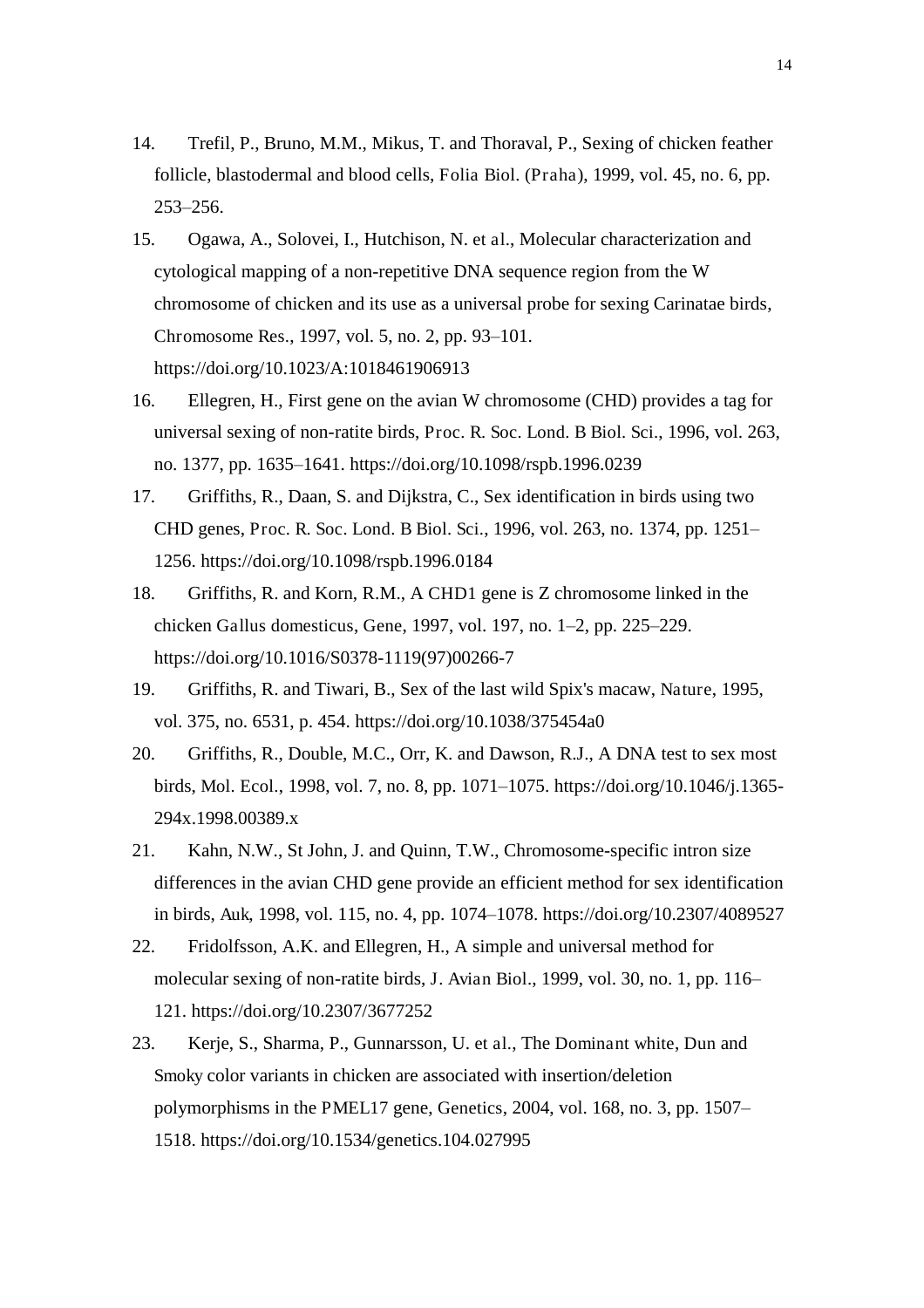- 24. Crittenden, L.B., Provencher, L., Santangelo, L. et al., Characterization of a Red Jungle Fowl by White Leghorn backcross reference population for molecular mapping of the chicken genome, Poultry Sci., 1993, vol. 72, no. 2, pp. 334–348. https://doi.org/10.3382/ps.0720334
- 25. Seutin, G., White, B.N. and Boag, P.T., Preservation of avian blood and tissue samples for DNA analyses, Can. J. Zool., 1991, vol. 69, no. 1, pp. 82–90. https://doi.org/10.1139/z91-013
- 26. Lee, M.K., Ren, C.W., Yan, B. et al., Construction and characterization of three BAC libraries for analysis of the chicken genome, Anim. Genet., 2003, vol. 34, no. 2, pp. 151–152. https://doi.org/10.1046/j.1365-2052.2003.00965\_5.x
- 27.

 https://web.archive.org/web/20100709231600/http://hbz7.tamu.edu/homelinks/t ool/bac\_content.htm.

- 28. Madden, T.L., Tatusov, R.L. and Zhang, J., Applications of network BLAST server, Methods Enzymol., 1996, vol. 266, pp. 131–141.
- 29. Higgins, D.G. and Sharp, P.M., Fast and sensitive multiple sequence alignments on a microcomputer, Comput. Appl. Biosci., 1989, vol. 5, no. 2, pp. 151–153. https://doi.org/10.1093/bioinformatics/5.2.151
- 30. Thompson, J.D., Higgins, D.G. and Gibson, T.J., CLUSTAL W: improving the sensitivity of progressive multiple sequence alignment through sequence weighting, position-specific gap penalties and weight matrix choice, Nucleic Acids Res., 1994, vol. 22, no. 22, pp. 4673–4680. https://doi.org/10.1093/nar/22.22.4673
- 31. Lombard, V., Camon, E.B., Parkinson, H.E. et al., EMBL-Align: a new public nucleotide and amino acid multiple sequence alignment database, Bioinformatics, 2002, vol. 18, no. 5, pp. 763–764. https://doi.org/10.1093/bioinformatics/18.5.763
- 32. Axelsson, E., Smith, N.G.C., Sundström, H. et al., Male-biased mutation rate and divergence in autosomal, Z-linked and W-linked introns of chicken and turkey, Mol. Biol. Evol., 2004, vol. 21, no. 8, pp. 1538–1547. https://doi.org/10.1093/molbev/msh157
- 33. Lawson Handley, L.J., Ceplitis, H. and Ellegren, H., Evolutionary strata on the chicken Z chromosome: implications for sex chromosome evolution, Genetics, 2004, vol. 167, no. 1, pp. 367–376. https://doi.org/10.1534/genetics.167.1.367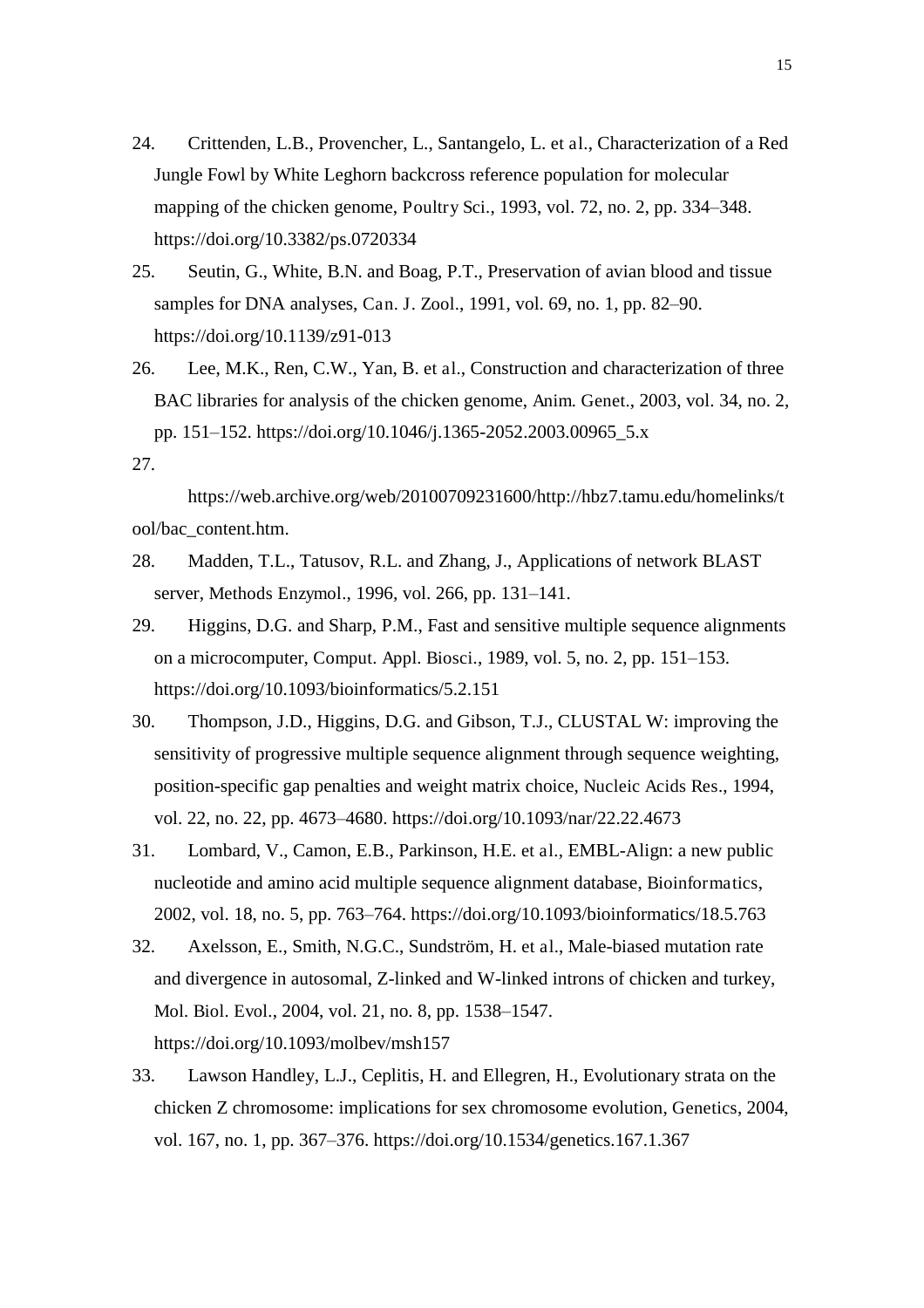- 34. Sazanov, A.A., Sazanova, A.L., Stekolnikova, V.A. et al., Chromosomal localization of the UBAP2Z and UBAP2W genes in chicken, Anim. Genet., 2006, vol. 37, no. 1, pp. 72–73. https://doi.org/10.1111/j.1365-2052.2005.01392.x
- 35. Albrecht, D.J., Sex ratio manipulation within broods of house wrens, Troglodytes aedon, Anim. Behav., 2000, vol. 59, no. 6, pp. 1227–1234. https://doi.org/10.1006/anbe.1999.1420
- 36. Romanov, M.N., Kutnyuk, P.I. and Chernikov, V.F., Estimation of population structure and differentiation in black-headed gull by using genetic/oological parameters. 1. Analysis within an East-Ukrainian population, J. Ornithol., 1994, vol. 135, no. 1, p. 261. https://doi.org/10.1007/BF02445773
- 37. Romanov, M.N. and Dodgson, J.B., Cross-species overgo hybridization and comparative physical mapping within avian genomes, Anim. Genet., 2006, vol. 37, no. 4, pp. 397–399. https://doi.org/10.1111/j.1365-2052.2006.01463.x
- 38. Romanov, M.N., Koriabine, M., Nefedov, M. et al., Construction of a California condor BAC library and first-generation chicken–condor comparative physical map as an endangered species conservation genomics resource, Genomics, 2006, vol. 88, no. 6, pp. 711–718. https://doi.org/10.1016/j.ygeno.2006.06.005
- 39. Romanov, M.N., Tuttle, E.M., Houck, M.L. et al., The value of avian genomics to the conservation of wildlife, BMC Genomics, 2009, vol. 10, suppl. 2, p. S10. https://doi.org/10.1186/1471-2164-10-S2-S10
- 40. Romanov, M.N., Dodgson, J.B., Gonser, R.A. and Tuttle, E.M., Comparative BAC-based mapping in the white-throated sparrow, a novel behavioral model, using interspecies overgo hybridization, BMC Res. Notes, 2011, vol. 4, p. 211. https://doi.org/10.1186/1756-0500-4-211
- 41. Narushin, V.G., Romanov, M.N. and Bogatyr, V.P., Method for preincubational prediction of embryo sex in chicken eggs (Proc. 8th World Conf. Anim. Prod.), Seoul, 1998, vol. 1, pp. 832–833.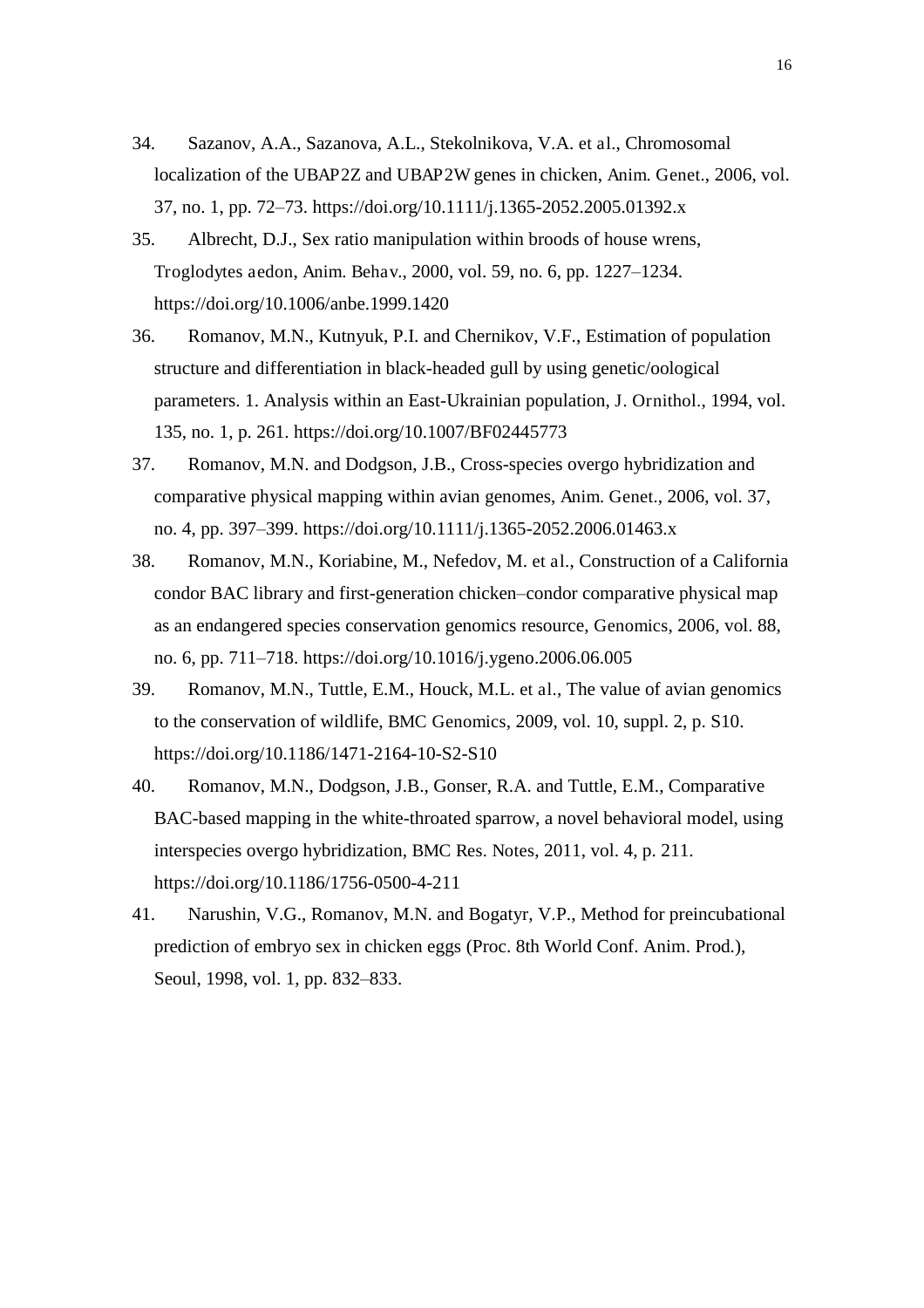| Species (by order)                                  | P <sub>2</sub> / P <sub>3</sub> |
|-----------------------------------------------------|---------------------------------|
| Ciconiiformes                                       |                                 |
| African Openbill Stork (Anastomus lamelligerus)     | $^{+}$                          |
| Painted Stork (Mycteria leucocephala)               | $^{+}$                          |
| Columbiformes                                       |                                 |
| Coroneted Fruit-dove (Ptilinopus coronulatus        |                                 |
| trigeminus)                                         | $^{+}$                          |
| Western Orange-bellied Fruit-dove (P. iozonus       | $^{+}$                          |
| humeralis)                                          |                                 |
| Jambu Fruit-dove (P. jambu)                         | $^{+}$                          |
| Sulawesi Superb Fruit-dove (P. superbus temminckii) | $^{+}$                          |
| Pink-necked Green Pigeon (Treron vernans purpurea)  | $^{+}$                          |
| Falconiformes                                       |                                 |
| Harpy Eagle (Harpia harpyja)                        | $^{+}$                          |
| Gruiformes                                          |                                 |
| Sandhill Crane (Grus canadensis)                    | $^{+}$                          |
| Kagu (Rhynochetos jubatus)                          | $^{+}$                          |
| Passeriformes                                       |                                 |
| San Clemente loggerhead shrike (Lanius ludovicianus |                                 |
| mearnsi)                                            | $^{+}$                          |
| Po'ouli (Melamprosops phaesoma)                     | $^{+}$                          |
| Procellariiformes                                   |                                 |
| Black-footed albatross (Phoebastria nigripes)       | $^{+}$                          |
| Psittaciformes                                      |                                 |
| Cockatoo (Cacatua sp.)                              | $^{+}$                          |

**Table 1.** Test results using the Griffiths and Tiwari (1995) sexing primers in 14 avian species/subspecies

'+', sex dimorphism in band pattern.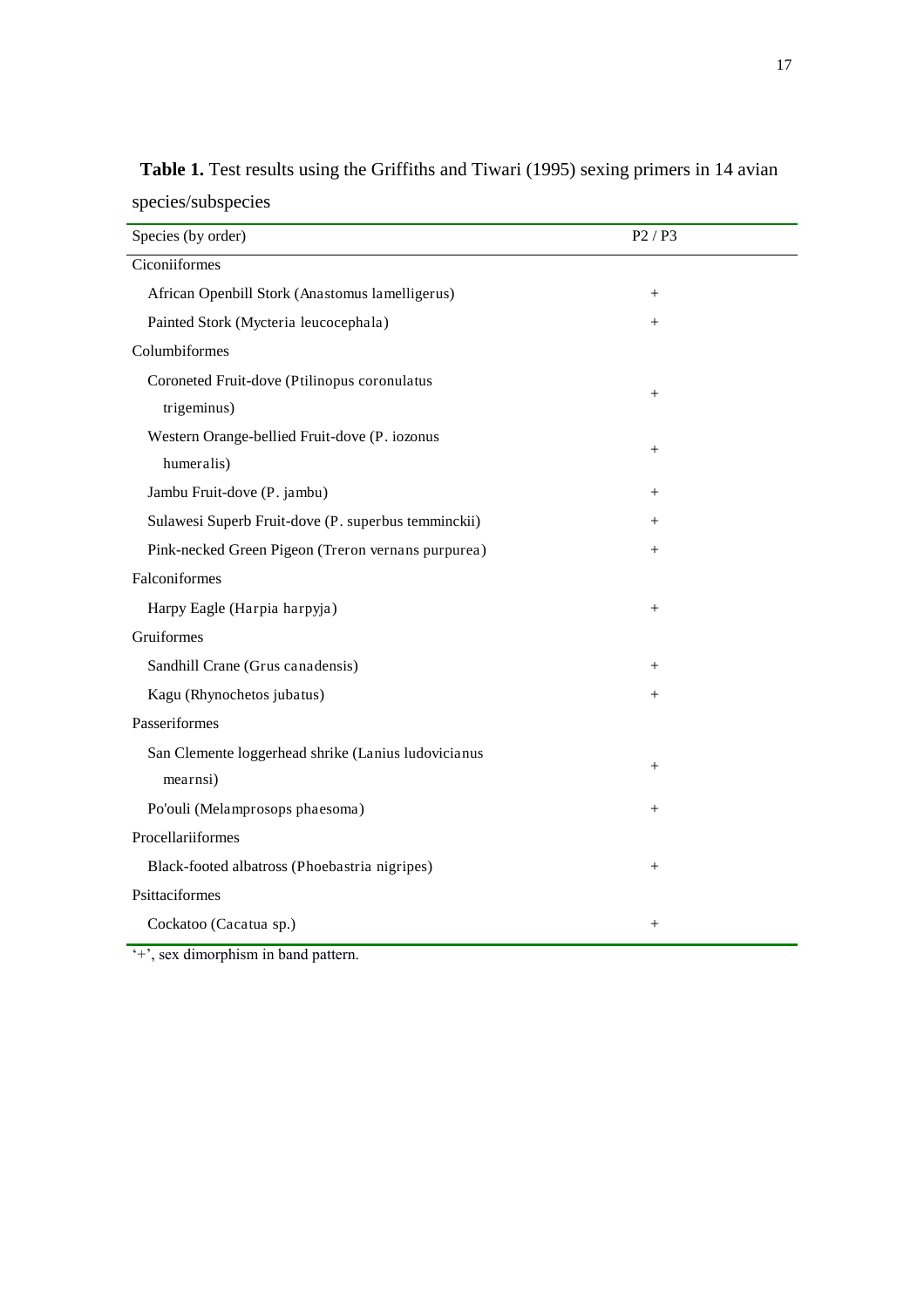| Species (by order)                                              | P8 / P2            |
|-----------------------------------------------------------------|--------------------|
| Anseriformes                                                    |                    |
| Mallard (Anas platyrhynchos)                                    | $\! + \!\!\!\!$    |
| Black Swan (Cygnus atratus)                                     |                    |
| Cathartiformes <sup>a</sup>                                     |                    |
| California Condor (Gymnogyps californianus)                     | $\hspace{0.1mm} +$ |
| Charadriiformes                                                 |                    |
| European Herring Gull (Larus argentatus)                        | $^{+}$             |
| American Woodcock (Scolopax minor)                              | B                  |
| Ciconiiformes                                                   |                    |
| White Stork (Ciconia ciconia)                                   | $^{+}$             |
| Columbiformes                                                   |                    |
| Mourning Dove (Zenaida macroura)                                | B                  |
| Cuculiformes                                                    |                    |
| Violet Turaco (Musophaga violacea)                              | $^{+}$             |
| Northern Chestnut-breasted Malkoha (Phaenicophaeus curvirostris |                    |
| singularis)                                                     | $^{+}$             |
| Red-billed Malkoha (Ph. javanicus)                              | $^{+}$             |
| Guinea Turaco (Tauraco persa)                                   |                    |
| Falconiformes                                                   |                    |
| Cinereous Vulture (Aegypius monachus)                           | $+^{\rm b}$        |
| Saker Falcon (Falco cherrug)                                    |                    |
| Bearded Vulture (Gypaetus barbatus)                             | B <sup>c</sup>     |
| Griffon Vulture (Gyps fulvus)                                   | $+^{\rm b}$        |
| White-tailed Eagle (Haliaeetus albicilla)                       |                    |
| Steller's Sea Eagle (H. pelagicus)                              |                    |
| Galliformes                                                     |                    |
| White Eared Pheasant (Crossoptilon crossoptilon)                | $^{+}$             |
| Domestic Chicken (Gallus gallus)                                | $^{+}$             |
| Silver Pheasant (Lophura nycthemera)                            | $^{+}$             |
| Turkey (Meleagris gallopavo)                                    | $^{+}$             |
| Guinea Fowl (Numida meleagris)                                  | $^{+}$             |

**Table 2.** Test results using the Griffiths et al. (1998) sexing primers in 72 avian species/subspecies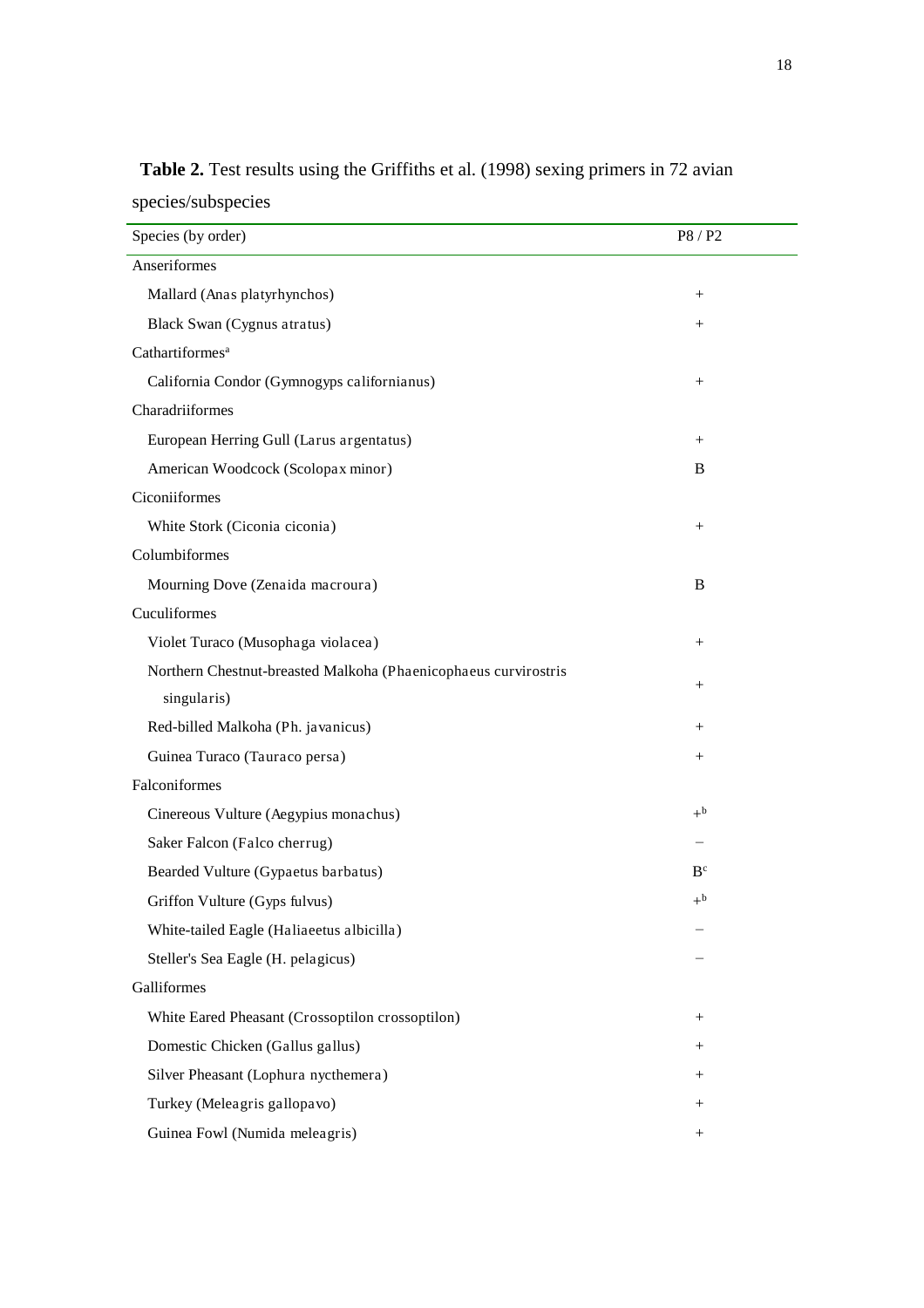| Common Pheasant (Phasianus colchicus)                          | $^{+}$ |
|----------------------------------------------------------------|--------|
| Gruiformes                                                     |        |
| Kagu (Rhynochetos jubatus)                                     | $^{+}$ |
| Passeriformes                                                  |        |
| Common Myna (Acridotheres tristis)                             | $^{+}$ |
| Northern Cardinal (Cardinalis cardinalis)                      | A      |
| American Crow (Corvus brachyrhynchos)                          | A      |
| Common Yellowthroat (Geothlypis trichas)                       | A      |
| Dark-eyed Junco (Junco hyemalis)                               | A      |
| San Clemente Loggerhead Shrike (Lanius ludovicianus mearnsi)   | $^{+}$ |
| Po'ouli (Melamprosops phaesoma)                                | $^{+}$ |
| Northern Waterthrush (Parkesia noveboracensis)                 | A      |
| House Sparrow (Passer domesticus)                              | A      |
| Ovenbird (Seiurus aurocapillus)                                | A      |
| American Redstart (Setophaga ruticilla)                        | A      |
| Eastern Bluebird (Sialia sialis)                               | A      |
| European Starling (Sturnus vulgaris)                           | B      |
| Peruvian Blue-necked Tanager (Tangara cyanicollis cyanicollis) | $^{+}$ |
| Brown Thrasher (Toxostoma rufum)                               | B      |
| American Robin (Turdus migratorius)                            | A      |
| Hooded Warbler (Wilsonia citrina)                              | A      |
| White-throated Sparrow (Zonotrichia albicollis)                | $^{+}$ |
| White-crowned Sparrow (Z. leucophrys)                          | A      |
| Psittaciformes                                                 |        |
| Blue-fronted Amazon (Amazona aestiva)                          | $^{+}$ |
| Orange-winged Amazon (A. amazonica)                            | $^{+}$ |
| Hyacinth Macaw (Anodorhynchus hyacinthinus)                    | $^{+}$ |
| Red-winged Parrot (Aprosmictus erythropterus)                  | $^{+}$ |
| Blue-and-yellow Macaw (Ara ararauna)                           | $^{+}$ |
| Green-winged Macaw (A. chloroptera)                            | $^{+}$ |
| Scarlet Macaw (A. macao)                                       | $^{+}$ |
| Chestnut-fronted Macaw (A. severus)                            | $^{+}$ |
| Orange-fronted Parakeet (Aratinga canicularis)                 | $^{+}$ |
| Jandaya Parakeet (A. jandaya)                                  | $^{+}$ |
| Sun Parakeet (A. solstitialis)                                 | $^{+}$ |
| Port Lincoln Parrot (Barnardius z. zonarius)                   | $^{+}$ |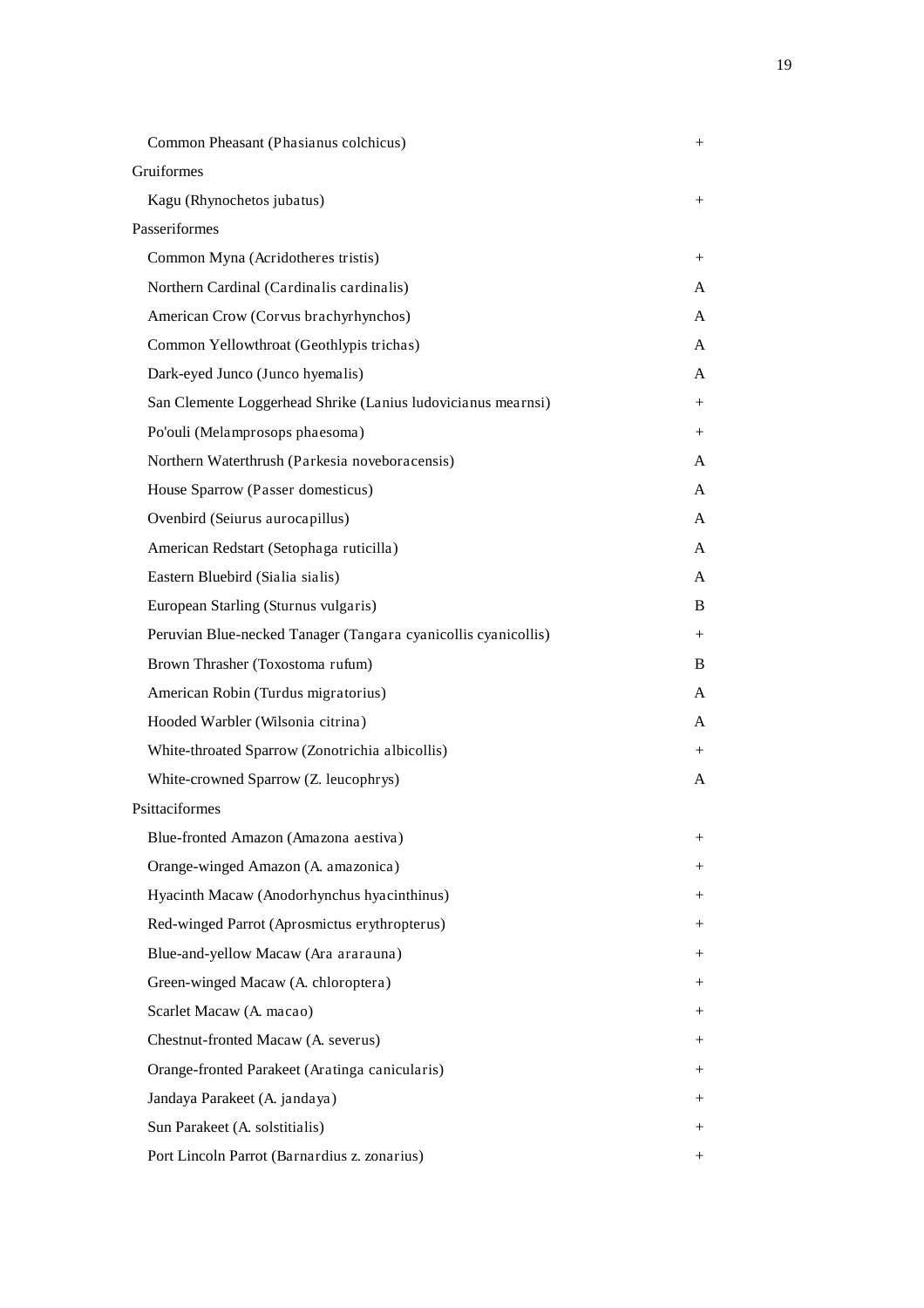| Sulphur-crested Cockatoo (Cacatua galerita)  | $+$    |
|----------------------------------------------|--------|
| Salmon-crested Cockatoo (C. moluccensis)     |        |
| Spix's Macaw (Cyanopsitta spixii)            | $^{+}$ |
| Red-fan Parrot (Deroptyus accipitrinus)      | $+$    |
| Red-shouldered Macaw (Diopsittaca nobilis)   |        |
| Galah (Eolophus roseicapilla)                | $^{+}$ |
| Budgerigar (Melopsittacus undulatus)         |        |
| Monk Parakeet (Myiopsitta monachus)          |        |
| Cockatiel (Nymphicus hollandicus)            | $^{+}$ |
| Eastern Rosella (Platycercus eximius)        | $^{+}$ |
| Red-fronted Parrot (Poicephalus gulielmi)    | $+$    |
| Senegal Parrot (P. senegalus)                |        |
| Regent Parrot (Polytelis anthopeplus)        | $^{+}$ |
| Palm Cockatoo (Probosciger aterrimus)        | $+$    |
| Red-breasted Parakeet (Psittacula alexandri) |        |
| African Grey Parrot (Psittacus erithacus)    |        |
| Strigiformes                                 |        |
| Great Horned Owl (Bubo virginianus)          | B      |

'+', sex dimorphism; '−', no sex dimorphism in band pattern; A, correctly identified sex of a single individual with known sexual phenotype; B, produced positive bands for sex determination but no phenotypic confirmation; F, failed PCR.

<sup>a</sup>Order status is debatable. California Condor has also been placed in Falconiformes as well as Ciconiiformes.

bSex differences were only obtained by BamHI digestion of the PCR products.

<sup>c</sup>Two female samples were only available, and Z- and W-specific bands were produced after both PCR and post-PCR BamHI digestion.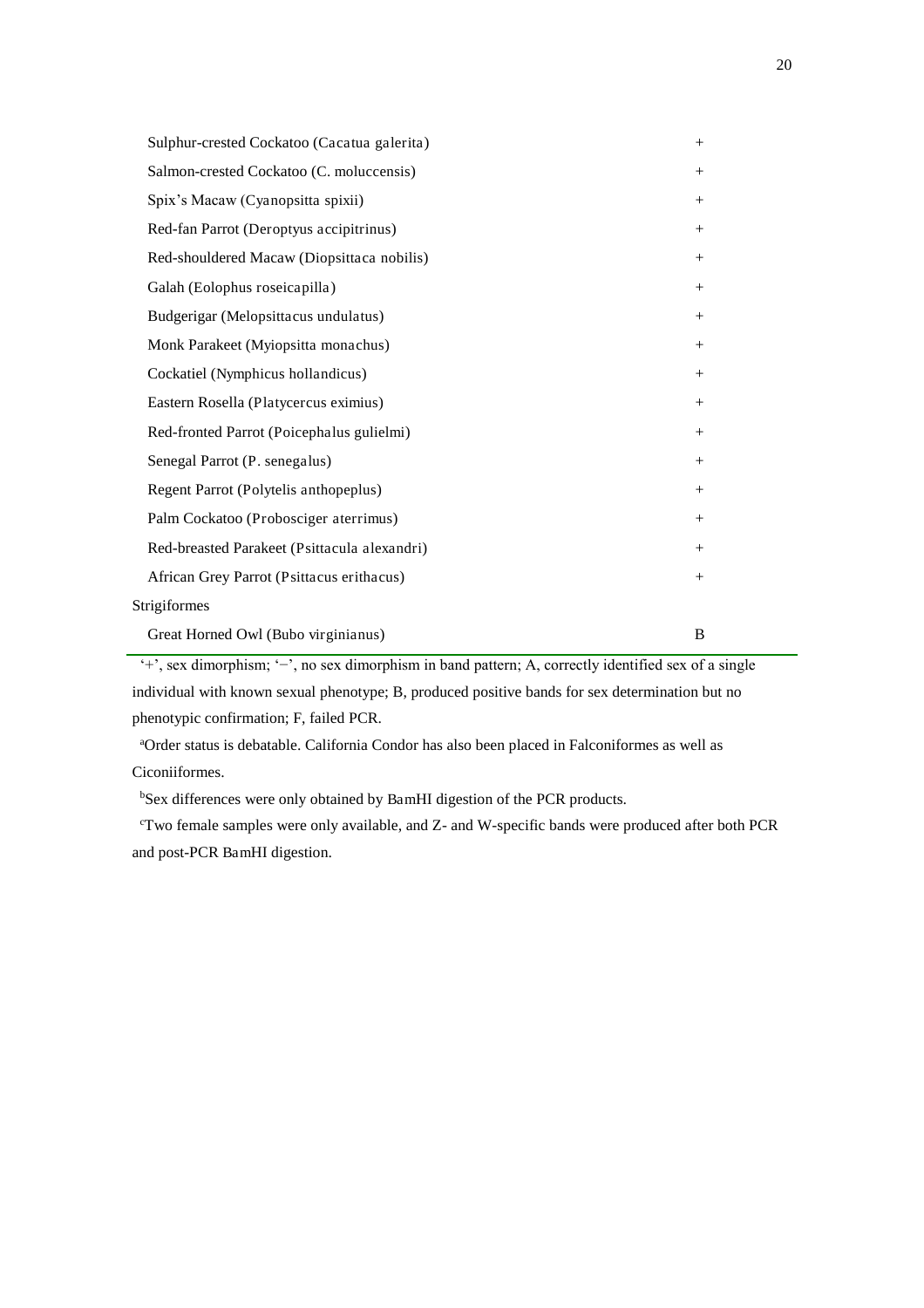| Species (by order)                   | 2550F / 2718R |  |
|--------------------------------------|---------------|--|
| Anseriformes                         |               |  |
| Mallard (Anas platyrhynchos)         |               |  |
| Columbiformes                        |               |  |
| Pigeon (Columba livia)               | $^{+}$        |  |
| Galliformes                          |               |  |
| Common Quail (Coturnix coturnix)     | $+$           |  |
| Bobwhite Quail (Colinus virginianus) | $+$           |  |
| Red Jungle Fowl (Gallus gallus)      | $+$           |  |
| Domestic Chicken (G. gallus)         | $^{+}$        |  |
| Turkey (Meleagris gallopavo)         | $^{+}$        |  |
| Indian Peafowl (Pavo cristatus)      | $+$           |  |
| Passeriformes                        |               |  |
| House Wren (Troglodytes aedon)       |               |  |

**Table 3.** Test results using the Fridolfsson and Ellegren (1999) sexing primers in nine avian species

'+', sex dimorphism; '−', no sex dimorphism in band pattern.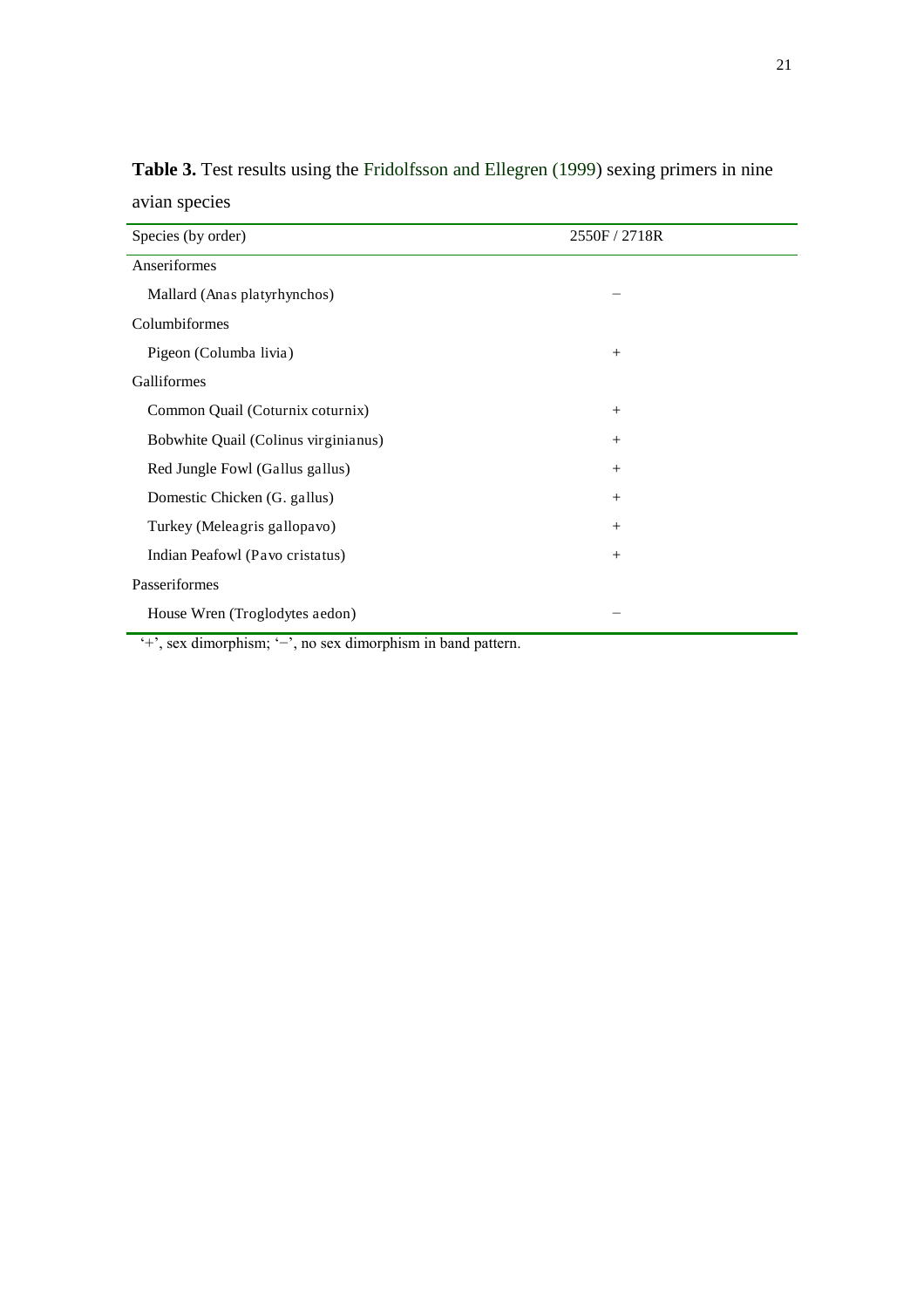| Species (by order)                                                | 1237L / 1272H      |
|-------------------------------------------------------------------|--------------------|
| Anseriformes                                                      |                    |
| Mallard (Anas platyrhynchos)                                      |                    |
| Cathartiformes <sup>a</sup>                                       |                    |
| California Condor (Gymnogyps californianus)                       |                    |
| Charadriiformes                                                   |                    |
| American Woodcock (Scolopax minor) <sup>b</sup>                   | B                  |
| Columbiformes                                                     |                    |
| Pigeon (Columba livia)                                            | $\mathbf F$        |
| Mourning Dove (Zenaida macroura) <sup>b</sup>                     | B                  |
| Galliformes                                                       |                    |
| Common Quail (Coturnix coturnix)                                  |                    |
| Bobwhite Quail (Colinus virginianus)                              |                    |
| Red Jungle Fowl (Gallus gallus)                                   | $\hspace{0.1mm} +$ |
| Domestic Chicken (G. gallus)                                      | $^+$               |
| Turkey (Meleagris gallopavo)                                      | $^+$               |
| Indian Peafowl (Pavo cristatus)                                   | $^{+}$             |
| Gruiformes                                                        |                    |
| Kagu (Rhynochetos jubatus)                                        | $^{+}$             |
| Passeriformes                                                     |                    |
| Northern Cardinal (Cardinalis cardinalis) <sup>b</sup>            | A                  |
| American Crow (Corvus brachyrhynchos) <sup>b</sup>                | A                  |
| Common Yellowthroat (Geothlypis trichas) <sup>b</sup>             | A                  |
| Dark-eyed Junco (Junco hyemalis) <sup>b</sup>                     | A                  |
| San Clemente Loggerhead Shrike (Lanius ludovicianus               |                    |
| mearnsi)                                                          | $\hspace{0.1mm} +$ |
| Po'ouli (Melamprosops phaesoma)                                   | $^{+}$             |
| Northern Waterthrush (Parkesia noveboracensis) <sup>b</sup>       | A                  |
| House Sparrow (Passer domesticus) <sup>b</sup>                    | A                  |
| Ovenbird (Seiurus aurocapillus) <sup>b</sup>                      | A                  |
| Black-throated Blue Warbler (Setophaga caerulescens) <sup>b</sup> | F                  |
| American Redstart (S. ruticilla) <sup>b</sup>                     | A                  |

**Table 4.** Test results using the Kahn et al. (1998) sexing primers in 33 avian species/subspecies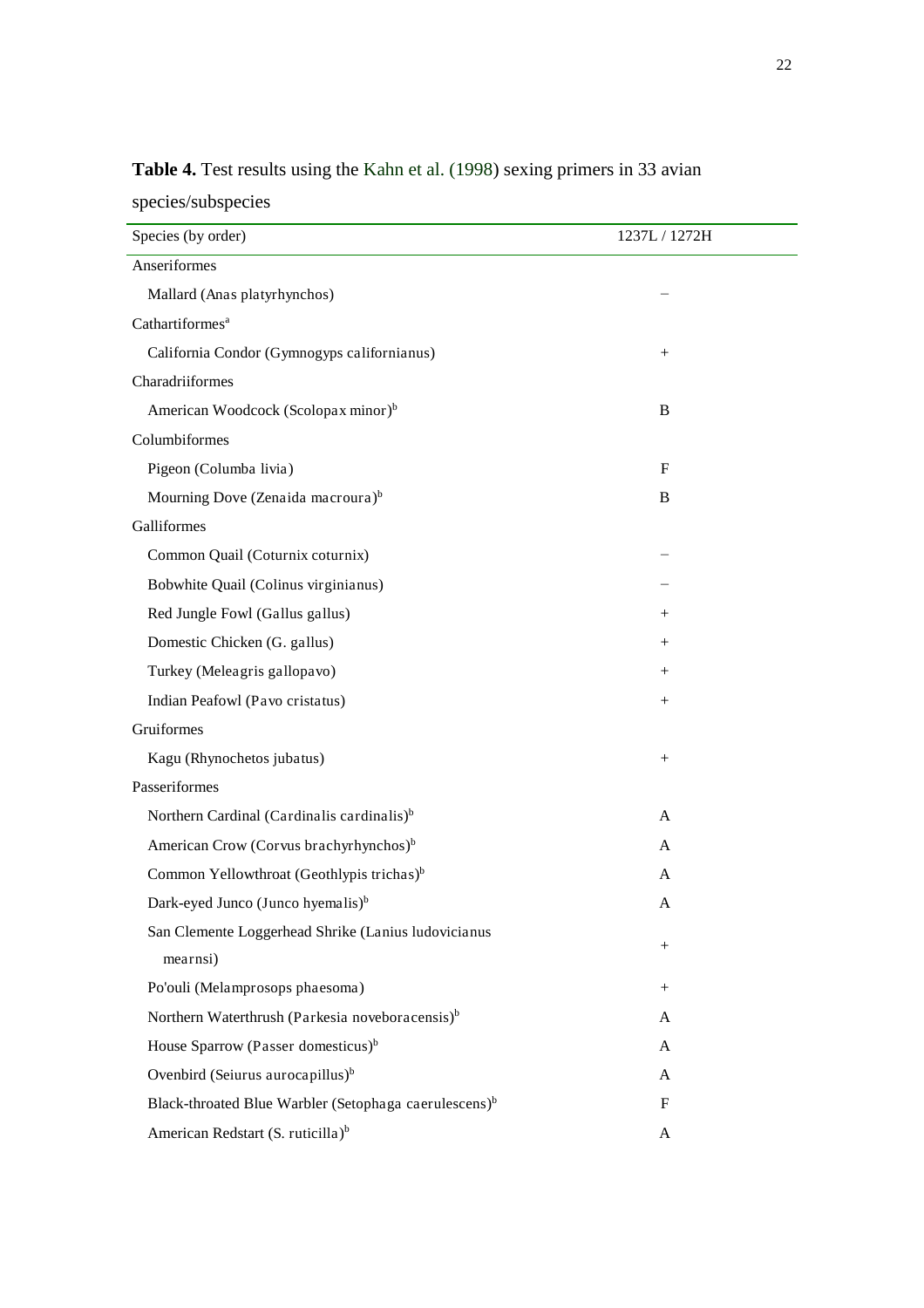| Eastern Bluebird (Sialia sialis) <sup>b</sup>                | $+$         |
|--------------------------------------------------------------|-------------|
| European Starling (Sturnus vulgaris) <sup>b</sup>            | B           |
| Peruvian Blue-necked Tanager (Tangara c. cyanicollis)        | $^{+}$      |
| Brown Thrasher (Toxostoma rufum) <sup>b</sup>                | B           |
| House Wren (Troglodytes aedon)                               | $\mathbf F$ |
| American Robin (Turdus migratorius) <sup>b</sup>             | A           |
| Hooded Warbler (Wilsonia citrina) <sup>b</sup>               | A           |
| White-throated Sparrow (Zonotrichia albicollis) <sup>b</sup> | $+$         |
| White-crowned Sparrow $(Z.$ leucophrys) <sup>b</sup>         | A           |
| Strigiformes                                                 |             |
| Great Horned Owl (Bubo virginianus) <sup>b</sup>             | B           |

'+', sex dimorphism; '−', no sex dimorphism in band pattern; A, correctly identified sex of a single individual with known sexual phenotype; B, produced positive bands for sex determination but no

phenotypic confirmation; F, failed PCR.

<sup>a</sup>Order status is debatable. California Condor has also been placed in Falconiformes as well as Ciconiiformes.

<sup>b</sup>The modified primers 1237L / 1272Hzal were also used in this study.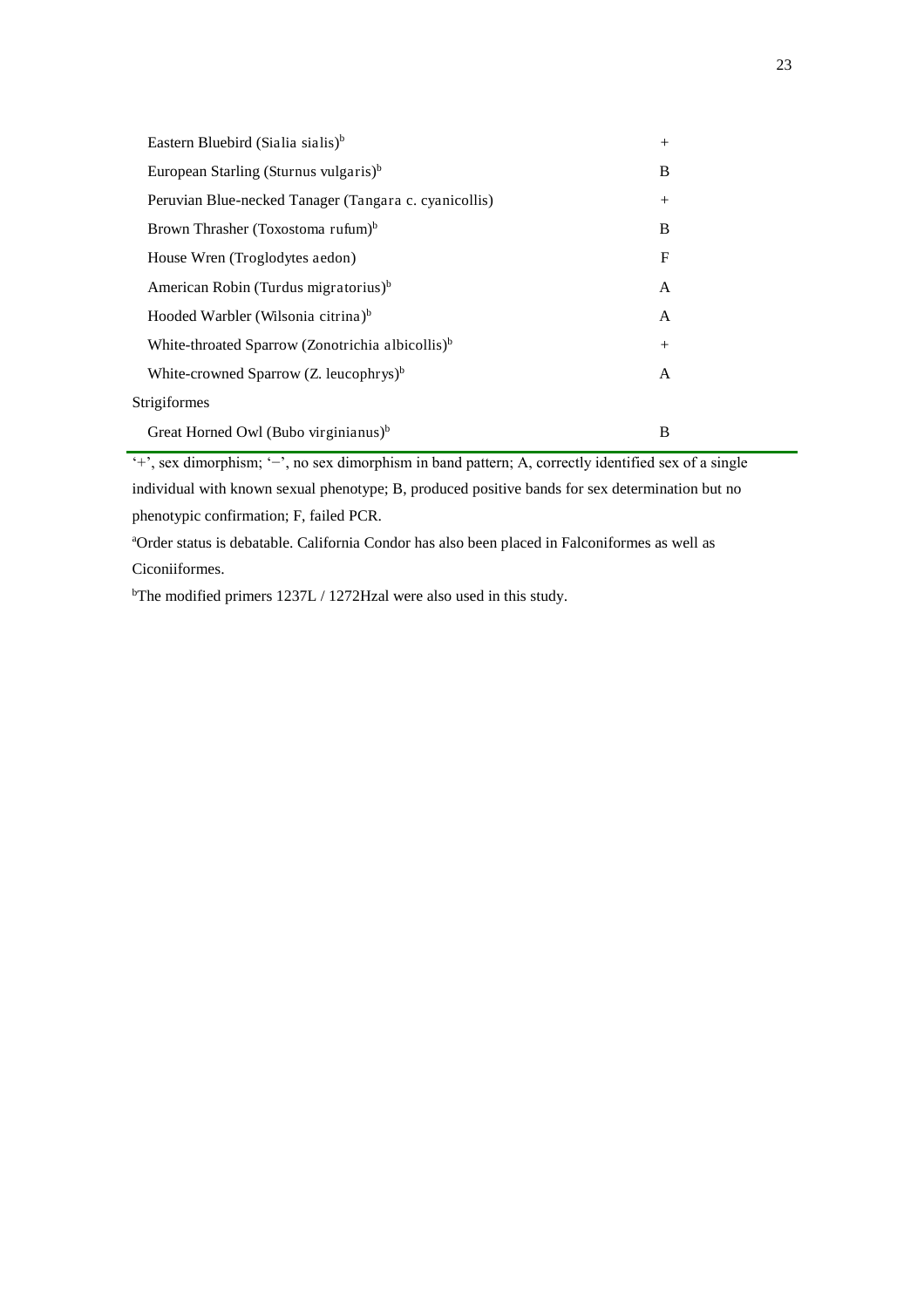| Species (by order)                   | 166F / 279R |
|--------------------------------------|-------------|
| Anseriformes                         |             |
| Mallard (Anas platyrhynchos)         |             |
| Columbiformes                        |             |
| Pigeon (Columba livia)               |             |
| Galliformes                          |             |
| Common Quail (Coturnix coturnix)     |             |
| Bobwhite Quail (Colinus virginianus) |             |
| Red Jungle Fowl (Gallus gallus)      | $^{+}$      |
| Domestic Chicken (G. gallus)         | $^{+}$      |
| Turkey (Meleagris gallopavo)         | $^{+}$      |
| Indian Peafowl (Pavo cristatus)      | $+$         |
| Passeriformes                        |             |
| House Wren (Troglodytes aedon)       |             |

**Table 5.** Test results using the sexing primers based on UBAP2Z vs. UBAP2W sequence differences in nine avian species

'+', sex dimorphism; '−', no sex dimorphism in band pattern